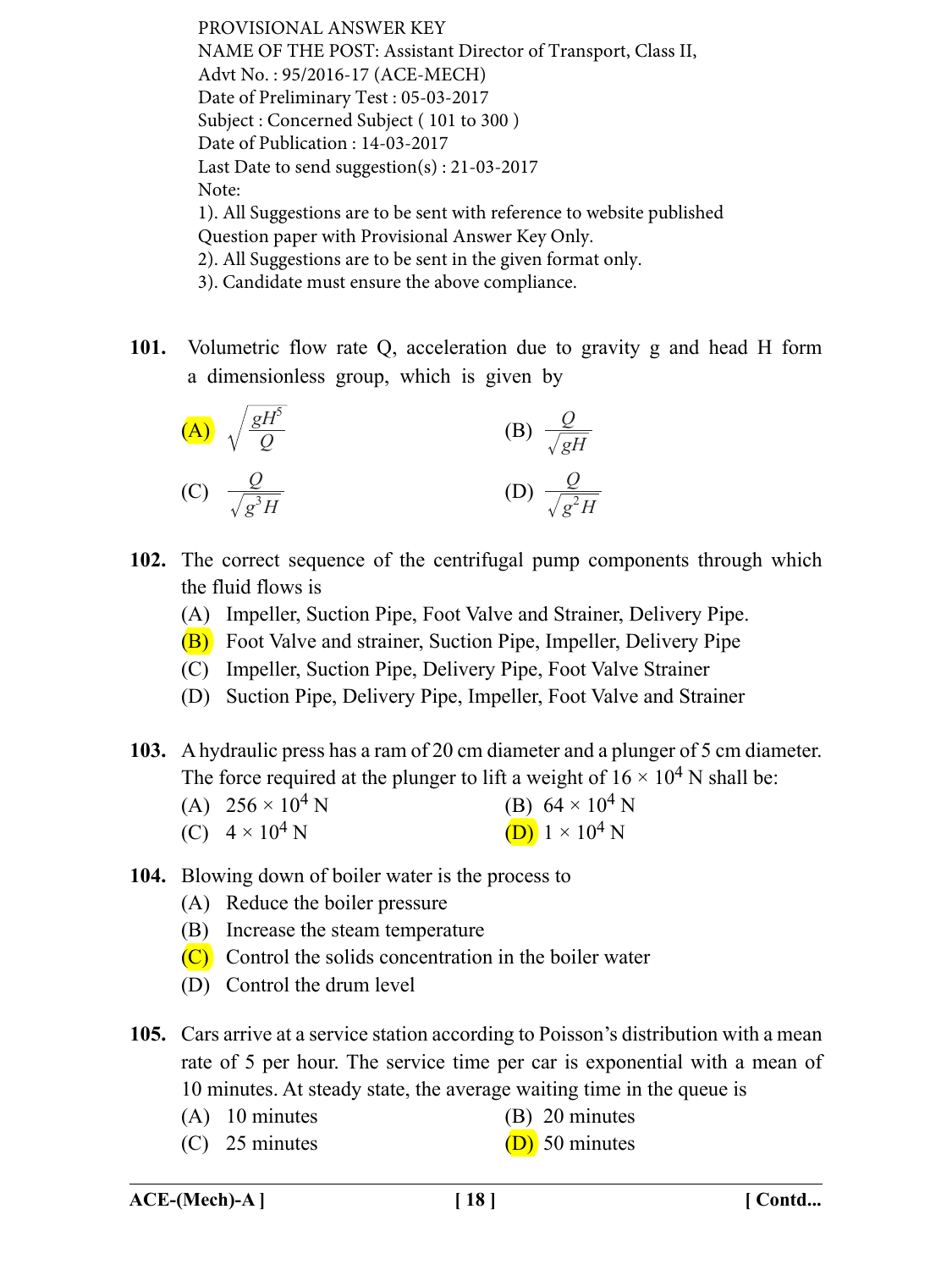**106.** The values of enthalpy of steam at the inlet and outlet of a steam turbine in a Rankine cycle are 2800kJ/kg and 1800kJ/kg respectively. Neglecting pump work, the specific steam consumption in kg/kW-hour is

| (A) 3.60   | (B) 0.36   |
|------------|------------|
| $(C)$ 0.06 | (D) $0.01$ |

**107.** The shear strength of a sheet metal is 300MPa. The blanking force required to produce a blank of 100mm diameter from a 1.5 mm thick sheet is close to

| $(A)$ 45KN   | $(B)$ 70KN   |
|--------------|--------------|
| $(C)$ 141 KN | $(D)$ 3500KN |

**108.** A pump handling a liquid raises its pressure from 1 bar to 30 bar. Take the density of the liquid as 990 kg/m<sup>3</sup>. The isentropic specific work done by the pump in kJ/kg is

| $(A)$ 0.10 | (B) 0.30   |
|------------|------------|
| $(C)$ 2.50 | $(D)$ 2.93 |

**109.** A single purchase crab has a handle 45 cm long and a drum of 25 cm diameter. The pinion has 30 teeth and spur has 150 teeth. The efficiency of the machine is 75%. If the maximum force that can be applied is 500 N, the maximum load that can be lifted, will be

| (A) 6750 N    | $(B)$ 9860 N  |
|---------------|---------------|
| $(C)$ 13500 N | (D) $20250 N$ |

- **110.** A rope runs over a freely rotating frictionless pulley and two masses of 20 kg and 120 kg are hanging vertically from its two ends. The tension in the rope is
	- (A) less than 200N and more than 30 N
	- (B) More than 335 N and less than 338 N
	- (C) exactly 100 kgf = 981 N
	- (D) Exactly  $100 \text{ kgf} = 1373.4 \text{ N}$
- **111.** The crystal structure of diamond is less close-packed than that of Cu, because the C-C bonds are
	- (A) Shorter than the Cu-Cu bonds (B) Directional in nature
	- (C) Non-directional in nature (D) Only partially covalent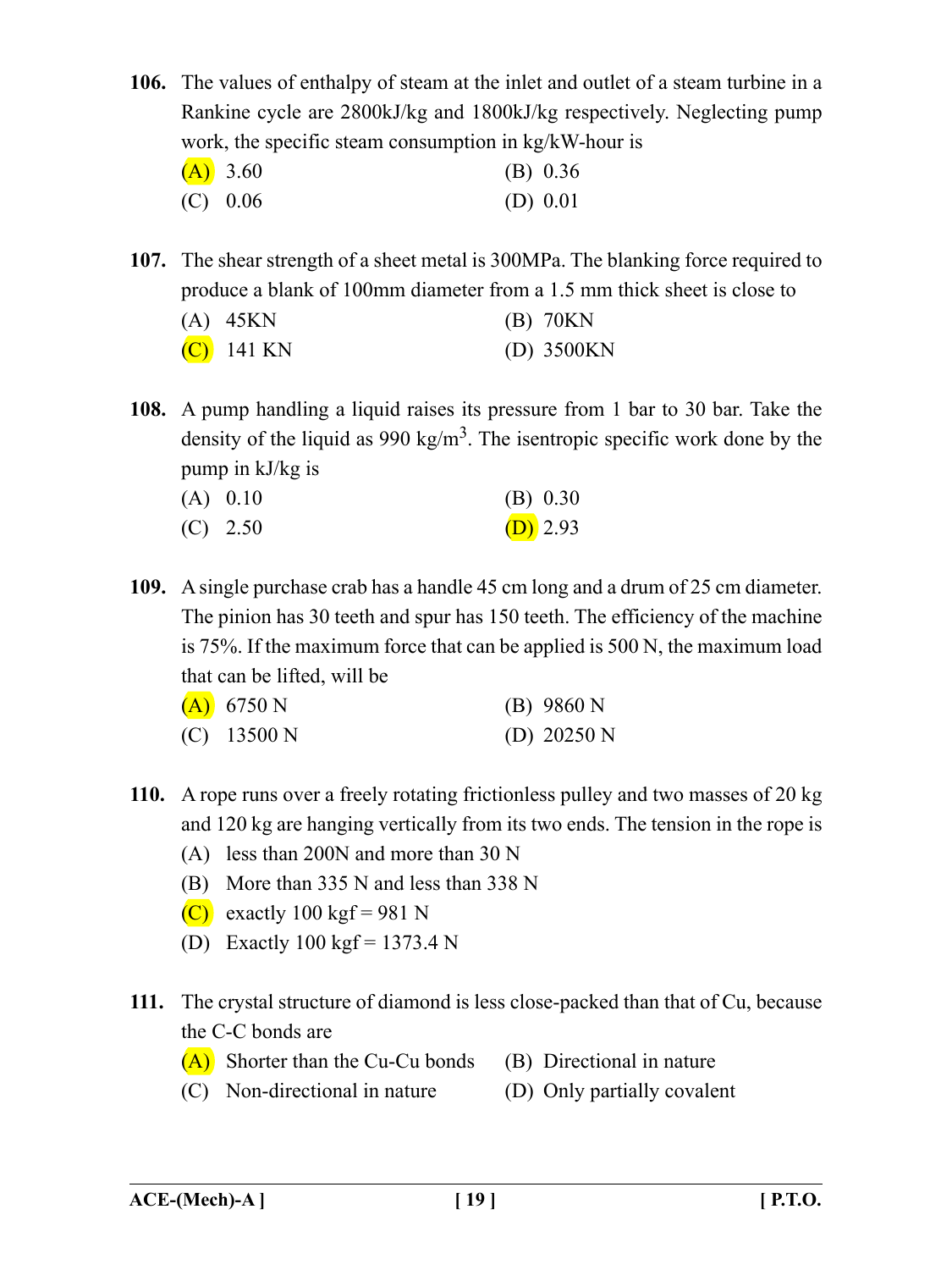- **112.** In case of circular shaft subjected to torque the value of shear stress
	- (A) Is uniform throughout
	- (B) Varies linearly from axis to surface
	- (C) Is maximum at the surface of the shaft
	- (D) Is zero at the axis and linearly increases to a maximum value at the surface of the shaft
- **113.** The stress requried to casuse slip in a metal single crystal depends upon
	- (A) Crystal Structure
	- (B) Temperature
	- (C) Orientation of the crystal with respect to the applied stress
	- (D) Cross-sectional area
- **114.** A material whose molecular properties allow considerable reversible extension is referred to as
	- (A) A polymer (B) A Plastic
	- (C) A elastomer (D) An isomer
- **115.** For which of the following situations, Zeroth Law of Thermodynamics will not be valid?
	- (A) 50 ml of water at 25° C is mixed with 150 ml of water at 25° C
	- (B) 500 ml of milk at 15° C is mixed with 100 ml of water at 15° C
	- (C) 5 kg of wet steam at 100° C is mixed with 50 kg of dry and saturated steam at 100° C
	- (D) 10 ml of water at 20°C is mixed with 10ml of sulphuric acid at 20°C
- **116.** Joul-Thomson coefficient for an ideal gas having equation  $Pv = RT$  is
	- (A) Unity (B) Infinite
	- $(D)$  0.5  $(D)$  Zero
- **117.** A bicycle pump forces air into the tyre against a pressure of 5 bar. If the piston is pushed slowly, the process can be approximated to
	- (A) Adiabatic  $(B)$  Isothermal
	- (C) Throttling (D) Free compression
- **118.** What will be the volume occupied by a given mass of air at a temperature of 400 $^{\circ}$  C if the same mass of air occupied 2 m<sup>3</sup> at 15 $^{\circ}$  C, while the pressure remain unchanged?

| $(A)$ 4.67 m <sup>3</sup> | (B) $14.78 \text{ m}^3$ |
|---------------------------|-------------------------|
| (C) 284.5 $\text{m}^3$    | (D) $0.046 \text{ m}^3$ |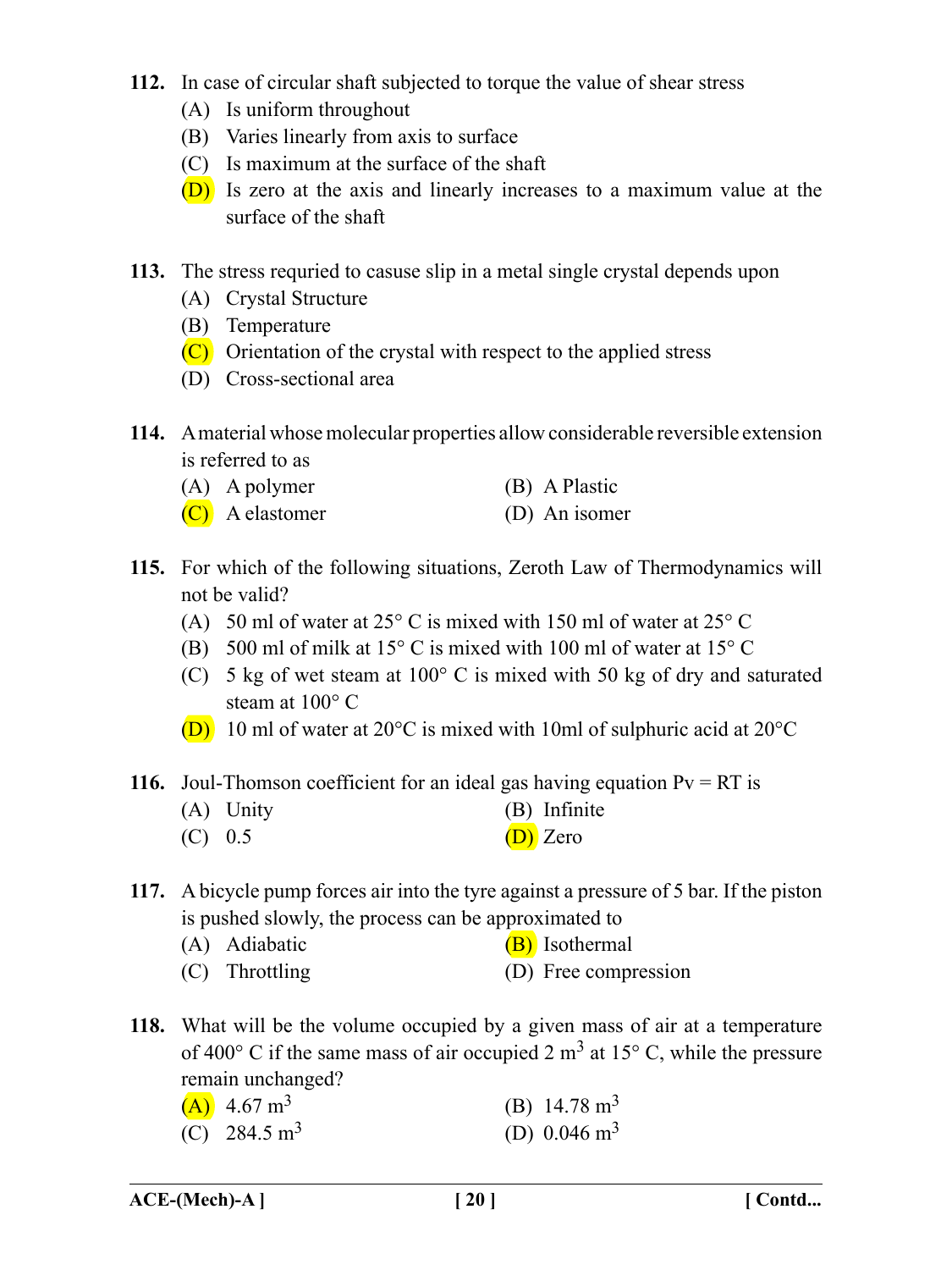**119.** 10460 J of heat from a body of 3000 C is transferred to another body at 770 C. The change of entropy in this case is

| (A) $3486 \text{ J/K}$ | (B) $35 \text{ J/K}$ |
|------------------------|----------------------|
| (C) 11.6 J/K           | (D) 6.1 J/K          |

**120.** The molecular volume of a perfect gas at 600 kPa and 27° C will be

- (A)  $4.17 \text{ m}^3/\text{kg}$  mol (B)  $400 \text{ m}^3/\text{kg}$  mol
- (C)  $0.15 \text{ m}^3/\text{kg}$  mol (D)  $41.7 \text{ m}^3/\text{kg}$  mol
- **121.** It is not possible to liquefy hydrogen by application of pressure, at normal room temperatures, because
	- (A) It has high thermal conductivity
	- (B) It is a diatomic molecule
	- $(C)$  Its critical temperature is lower than the room temperature
	- (D) It forms water under pressure
- **122.** In steam tables, the entropy is shown as zero for
	- (A) Saturated vapour at atmospheric pressure
	- (B) Saturated liquid at atmospheric pressure
	- (C) Saturated vapour at 0°C
	- (D) Saturated liquid at 0°C
- **123.** All gases have compressibility factor of nearly unity
	- (A) At very high temperatures and pressures
	- (B) At very low pressures approaching zero
	- (C) Near the critical point
	- (D) Above the critical point
- **124.** At Pressure P and absolute temperature T, the mass m of an ideal gas fills a closed container of volume V. An additional mass 2m of the same gas is introduced into the container and the volume is then reduced to V/3 and the temperature to T/3. The pressure of the gas will now be

| $(A)$ 3P  | $(B)$ 2P |  |
|-----------|----------|--|
| $(C)$ P/3 | $(D)$ 9P |  |

- **125.** Rankine cycle efficiency for fixed steam temperature of any value up to critical temperature will be maximum for steam pressure of
	- (A) 9.8 MPa (B) 19.61 MPa
	- (C) Half the critical pressure  $(D)$  Critical pressure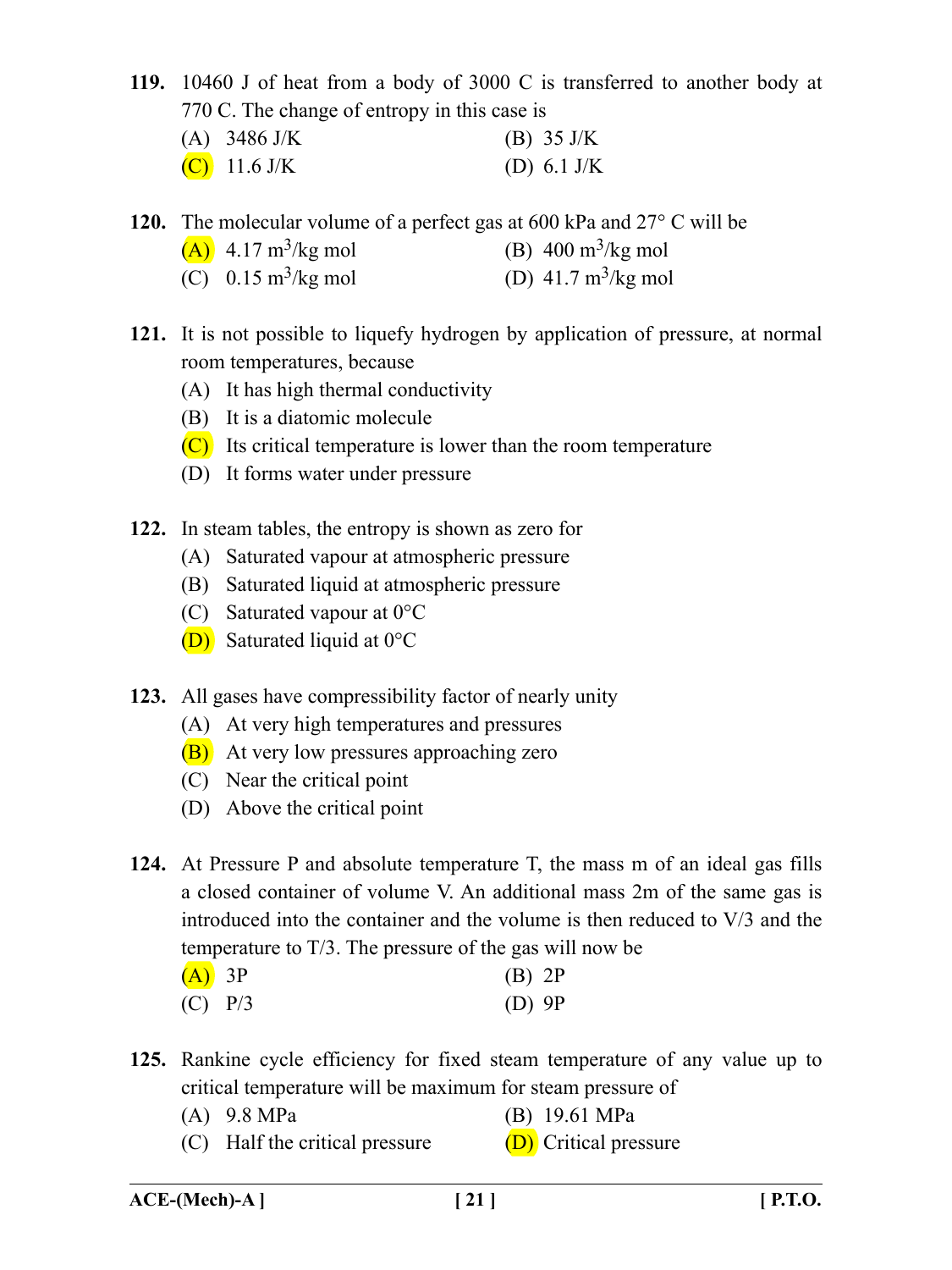- **126.** An inventor claims that his engine will develop 9 kW receiving 17500 J/s of heat while working between temperatures of 130°C and –40°C his claim
	- (A) Is not possible
	- (B) Is possible
	- (C) Cannot be judged
	- (D) Is possible with further improvements
- **127.** A perfect reversed heat engine is used for making ice at –5°C from water available at  $20^{\circ}$  C. The temperature of brine is  $-10^{\circ}$ C. If the specific heat for ice is 2 kJ/kg and latent heat of ice is 335 kJ/kg, then the quantity of ice formed per kW hour will be (Specific heat of water  $= 4.2$  kJ/kg)
	- (A) 94 kg  $(B)$  74 kg
	- (C) 88 kg (D) 86.4 kg
- **128.** Increasing the compression ratio of and Otto engine from 5 to 6 will change the air-standard efficiency by
	- (A)  $20\%$  (B)  $8\%$ (C)  $25\%$  (D)  $-20\%$
- **129.** A reversible adiabatic path, on a P-V diagram, for an ideal gas passes through state A where  $P = 1$  MPa and  $V = 0.0025$  m<sup>3</sup>. Given that the ratio of specific heats for the gas is 1.4, the slope of the path at A is
	- (A)  $4 \times 10^5 \text{ kPa/m}^3$  (B)  $-4 \times 10^5 \text{ kPa/m}^3$ (C) –5.6 × 10<sup>5</sup>kPa/m<sup>3</sup> (D) 5.6 × 10<sup>5</sup> kPa/m<sup>3</sup>
- **130.** An insulated rigid vessel contains some gas and an electrical resistor. In a certain interval of time the resistor connected to an external electric power source heats the gas. Considering the vessel and its contents as the system,
	- (A) Heat and work transfers are zero
	- (B) Heat and work transfers are positive
	- (C) Heat transfer is zero and work transfer is negative
	- (D) Heat transfer is positive and work transfer is zero.
- **131.** The Dew point temperature of humid air is
	- (A) Always higher than the wet bulb temperature
	- (B) Same as the wet bulb temperature
	- (C) The temperature of air obtained on cooling it till saturation at constant volume
	- (D) The temperature of air obtained on cooling it till saturation at constant volume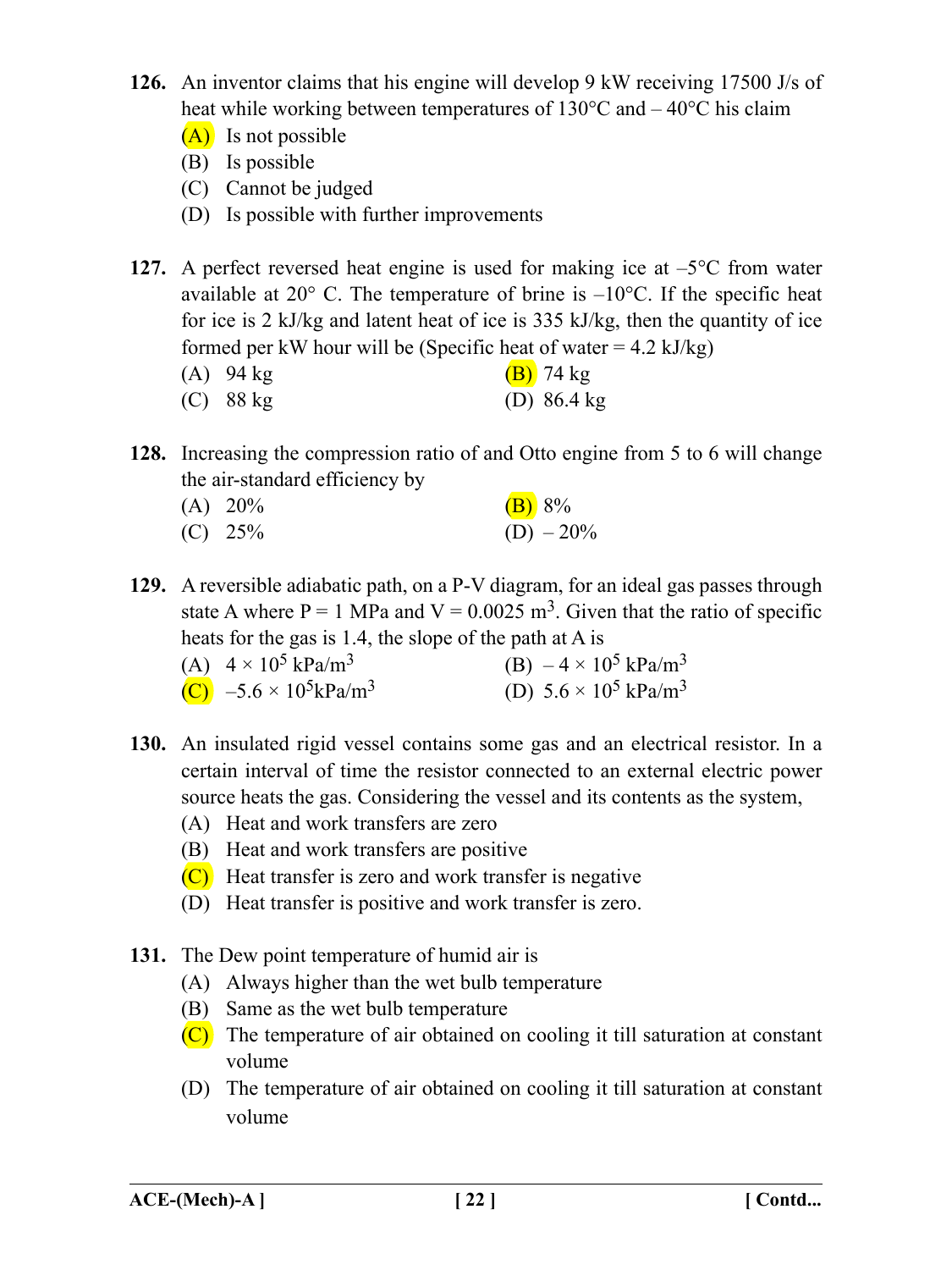**132.** An Engine operating on Otto cycle is having a thermal efficiency of 0.3 and relative efficiency of 0.5. The air-standard efficiency of the cycle is

|         | $(A)$ 0.15 | (B) 0.2   |
|---------|------------|-----------|
| (C) 0.6 |            | (D) $0.8$ |

- **133.** A Push (Location) fit is used for
	- (A) Gears fixed on a shaft by means of a key
	- (B) Shaft rotating at a slow speed in a journal bearing
	- (C) Shaft rotating at a high speed in a journal bearing
	- (D) Swinging parts such as the fit between gudgeon pin and the connecting rod of an automobile engine
- **134.** Diamond tipped tools are not used for turning ferrous materials because
	- (A) Diamond has poor thermal conductivity
	- (B) Carbon has good solubility in iron
	- (C) Diamond has poor toughness
	- (D) All of above
- **135.** The amount of reduction in a single pass which can be achieved in wire drawing of a non-strain hardening material is limited. The limit depends on
	- (A) The yield strength of the material
	- (B) The die angle
	- (C) The coefficient of friction between the die and the material
	- (D) Ductility of the material measured by percentage reduction in area in a tension test
- **136.** Coke to metal ratio in the charge of a cold blast cupola operating with indigenous high ash coke is of the order of

| $(A)$ 1:5 |          | (B) $5:1$  |
|-----------|----------|------------|
|           | (C) 1:10 | (D) $10:1$ |

**137.** The hardness testing method which does not involve resistance to plastic deformation is

| (A) Shore scleroscope | (B) Brinell |
|-----------------------|-------------|
| (C) Rockwell          | (D) Vickers |

- **138.** The linear shrinkage of brass is approximately
	- (A) 10 mm/meter (B) 20 mm/meter
	- $(C)$  15 mm/meter (D) 13 mm/meter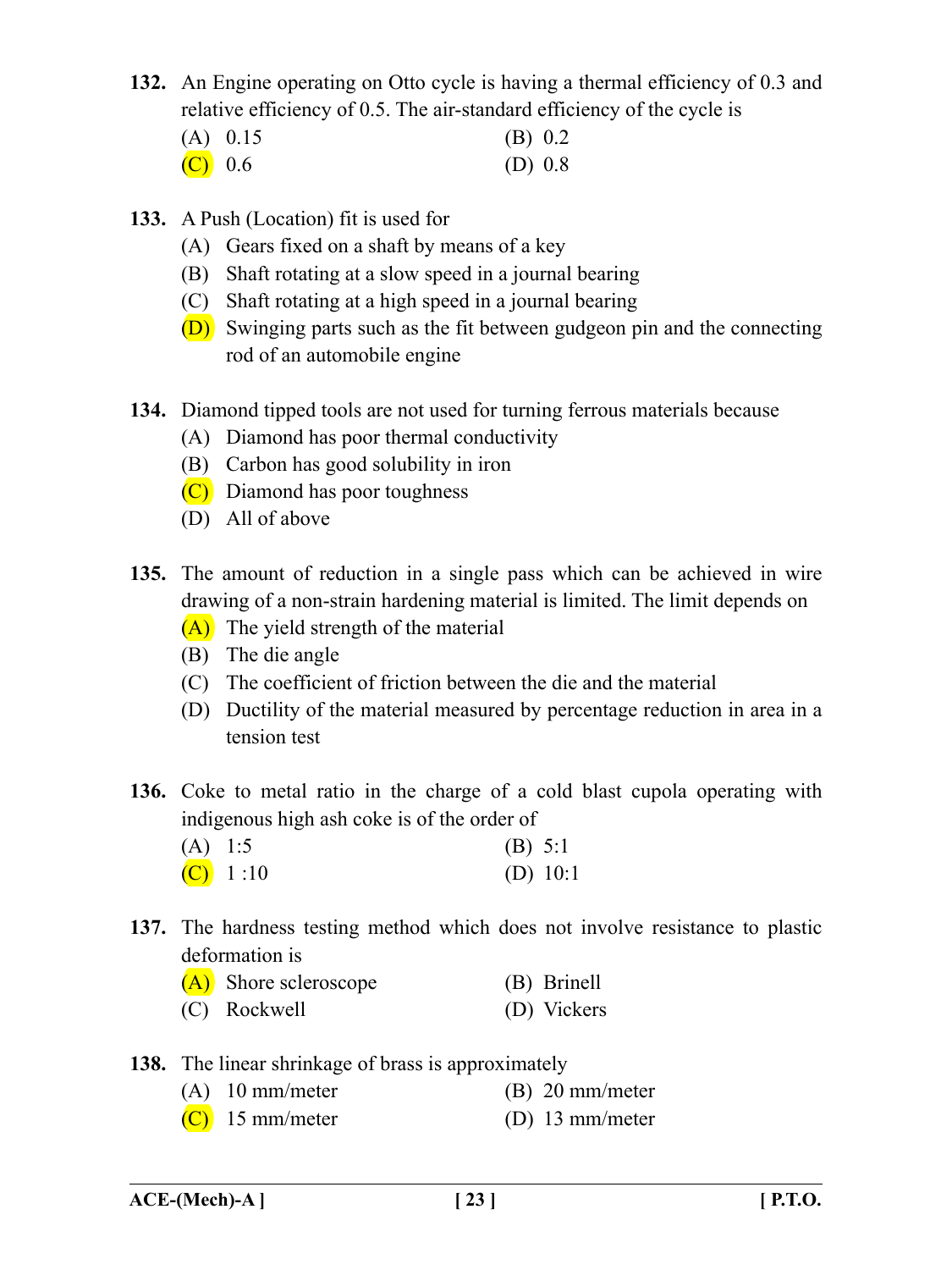- **139.** The surface at which the two halves of the sand mould meet when cope and drag are filled together is called
	- (A) Middle Surface (B) Casting surface
	- (C) Parting Surface (D) None of the above

**140.** Which one is the strongest among the following brazing joints?

- (A) Inclined  $(B)$  Lap
- (C) Butt (D) V-butt

**141.** Edge preparation for welding is not required upto a thickness of

- (A) 15 mm (B) 25 mm
- (C) 30 mm (D) 4 mm

**142.** The variation of spindle speed with diameter of workpiece at constant cutting speed forms a series which is

(A) In geometric progression (B) In arithmetic progression (C) Exponential (D) None of the above

**143.** A workpiece 200 mm long is to have 3° included angle taper turned on to it by offset centre method. The offset required is

- (A)  $200 \sin 3^\circ$  (B)  $100 \sin 3^\circ$ (C) 200 sin  $1\frac{1}{2}$  $\frac{1}{2}$  (D) 100 sin  $1-\frac{1}{2}$
- **144.** A drilling machine has spindle speeds from 70 to 800 in eight steps. The fourth speed from the lowest will be nearly

| $(A)$ 175 rpm | $(B)$ 236 rpm |
|---------------|---------------|
| $(C)$ 320 rpm | (D) $435$ rpm |

- **145.** The process for producing smooth surfaces by plastically moving away the raised micro-irregularities on the surface and pressing it into the micro-cavities is known as
	- (A) Buffing  $(B)$  Burnishing
	- (C) Super finishing (D) Polishing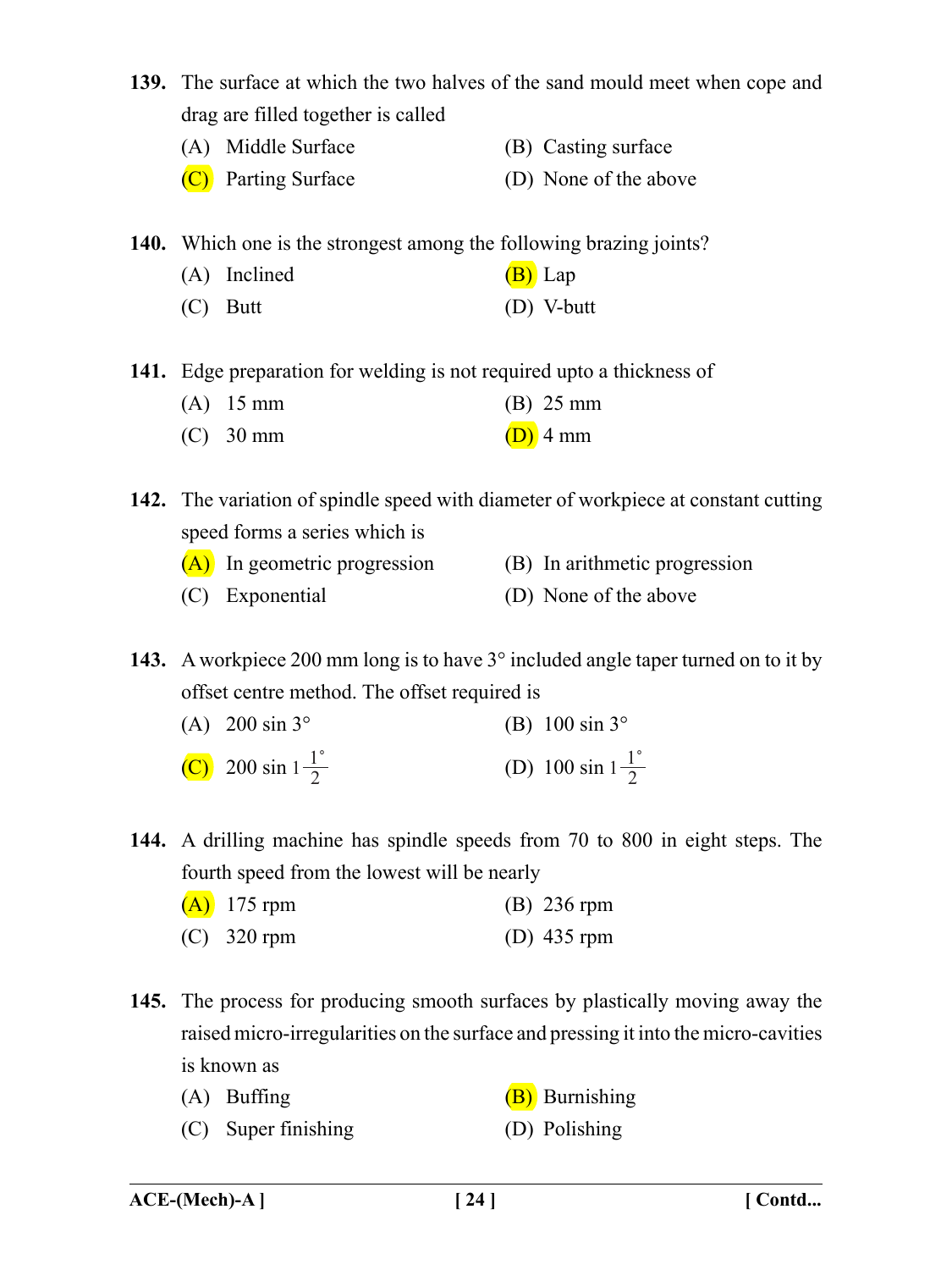**146.** Two cubical castings of the same metal and sizes of 2 cm side and 4 cm side are moulded in green sand. If the small casting solidifies in 2mins, the expected time of solidification of larger casting will be

| $(A)$ 16 mins | (B) $2\sqrt{8}$ mins |
|---------------|----------------------|
| $(C)$ 8 mins  | $(D)$ 4 mins         |

- **147.** Micrometer measurements are more accurate than those by Vernier Caliper, primarily because:
	- (A) The micrometer used flat parallel anvils
	- (B) Component dimension lies in the axis of measurement
	- (C) Micrometer does not use a linear sliding scale
	- (D) Micrometer uses a calibrated drum
- **148.** In metal cutting Amonton's Laws of Friction are not obeyed. This could be attributed to
	- (A) Higher strain rate associated with metal cutting
	- (B) High sliding velocity of the chip over the tool face
	- (C) Higher order normal stresses causing sticking zone on the tool face
	- (D) Reduction in hardness of tool material at temperatures prevailing at the tool-chip interface
- **149.** In air-standard Otto cycle the terminal pressure at the end of compression, heat release and expansion are respectively  $P_2$ ,  $P_3$  and  $P_4$ . If the corresponding values are  $P_2$ ,  $P_3$  and  $P_4$  taking into account the effect of variable specific heat and dissociation of the working fluid, then
	- (A)  $P_2 < P'_2$  and  $P_3 < P'_3$
	- (B)  $P_3 < P'_3$  and  $P_4 < P'_4$
	- (C)  $P_2 > P'_2$ ,  $P_3 > P'_3$  and  $P_4 < P'_4$
	- (D)  $P_2 > P'_2$  and  $P_3 > P'_3$
- **150.** A converging diverging nozzle of a supersonic solid propellant rocket is designed for an exit pressure of 35 KPa. The rocket flying at an altitude having an ambient pressure of 28 KPa would cause
	- (A) A normal shock in the diverging portion of the nozzle
	- (B) A normal shock at the exit of the nozzle
	- (C) A normal shock at the throat of the nozzle
	- (D) No Shock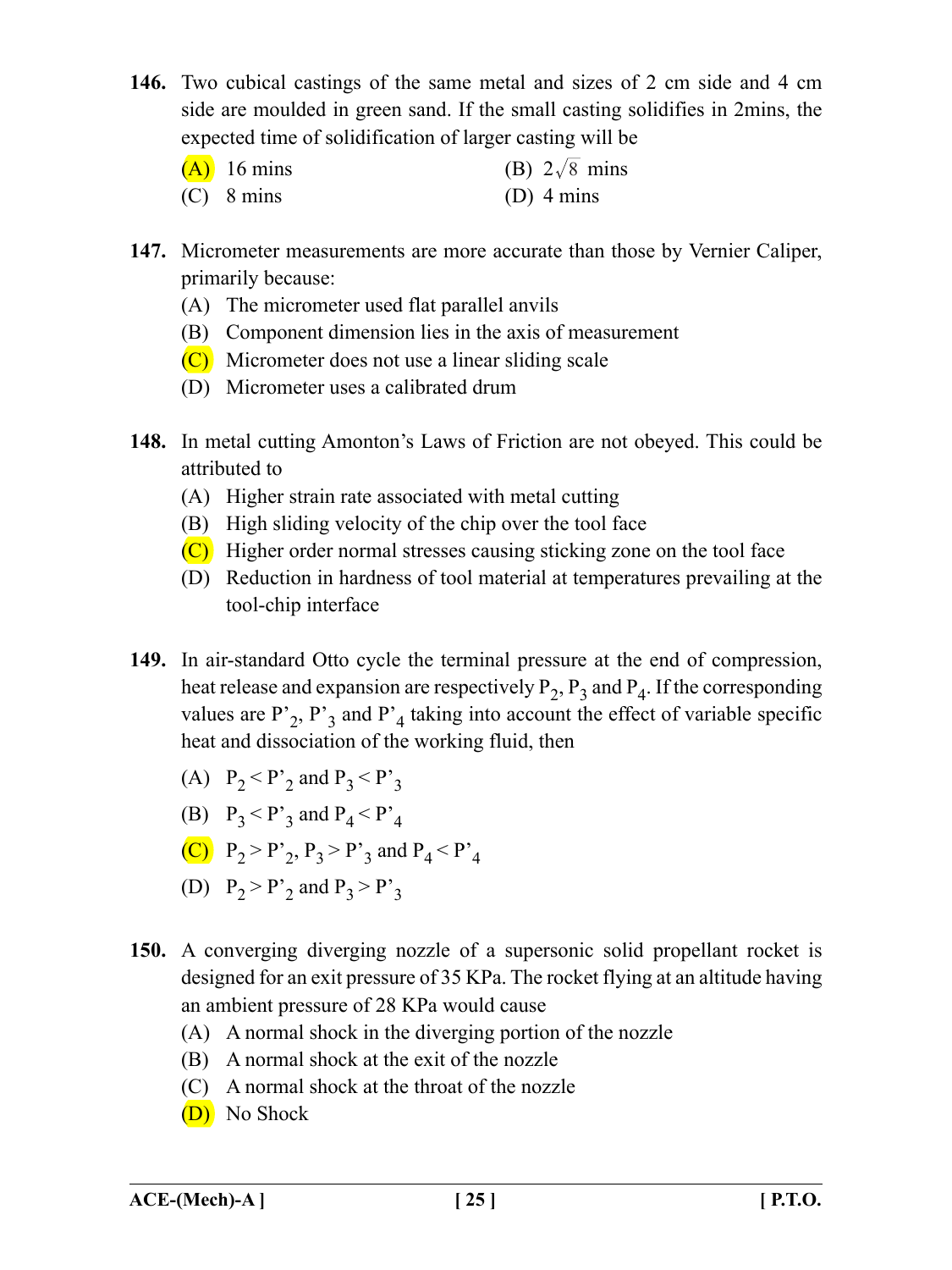- **151.** Which sample of concrete can be expected to have the highest value of thermal conductivity?
	- (A) Dry concrete
	- (B) Dry concrete with 0.4 % reinforcement
	- (C) Concrete having 10 % moisture (by volume)
	- (D) Concrete having 10% moisture by volume and 0.6% reinforcement
- **152.** The ratio of heat flow  $Q_a/Q_b$  from two walls of same thickness having thermal conductivity  $k_a=2k_b$  for the same temperature difference will be
	- (A) 1 (B) 2
	- $(C)$  0.5 (D) 4

**153.** A dimension heat transfer coefficient which gives a measure of the ratio of the heat transfer rate to the rate at which heat would be conducted within the fluid under temperature gradient is known as

- (A) Reynold's number (B) Grashoff's number
- (C) Nusselt number (D) Stanton number

**154.** In a furnace the wall thickness is 60 cm and is 100 cm wide and 150 cm high out of material with thermal conductivity of 0.4 W/m K. The temperature inside and outsides are 1000° and 4° C respectively. The thermal resistance is

| $(A)$ 1 K/W  | $(B)$ 2 K/W |
|--------------|-------------|
| $(C)$ 18 K/W | (D) $15K/W$ |

- **155.** If the thermal conductivity of a material of wall varies as  $k_0(1-\alpha_0)$ , the temperature at the centre of the wall will be
	- (A) Some as in case of constant thermal conductivity
	- (B) More than that in case of constant thermal conductivity
	- $(C)$  Less than that in case of constant thermal conductivity
	- (D) Temperature will depend on other factors
- **156.** For the flow over a hot flat plate with Prandtl numbers greater than unity, the thermal boundary layer for laminar forced convection
	- (A) Is thinner than the hydrodynamic (velocity) boundary layer
	- (B) Has a thickness equal to zero
	- (C) Is of the same thickness as hydrodynamic (velocity) boundary layer
	- (D) Is thicker than the hydrodynamic (velocity) boundary layer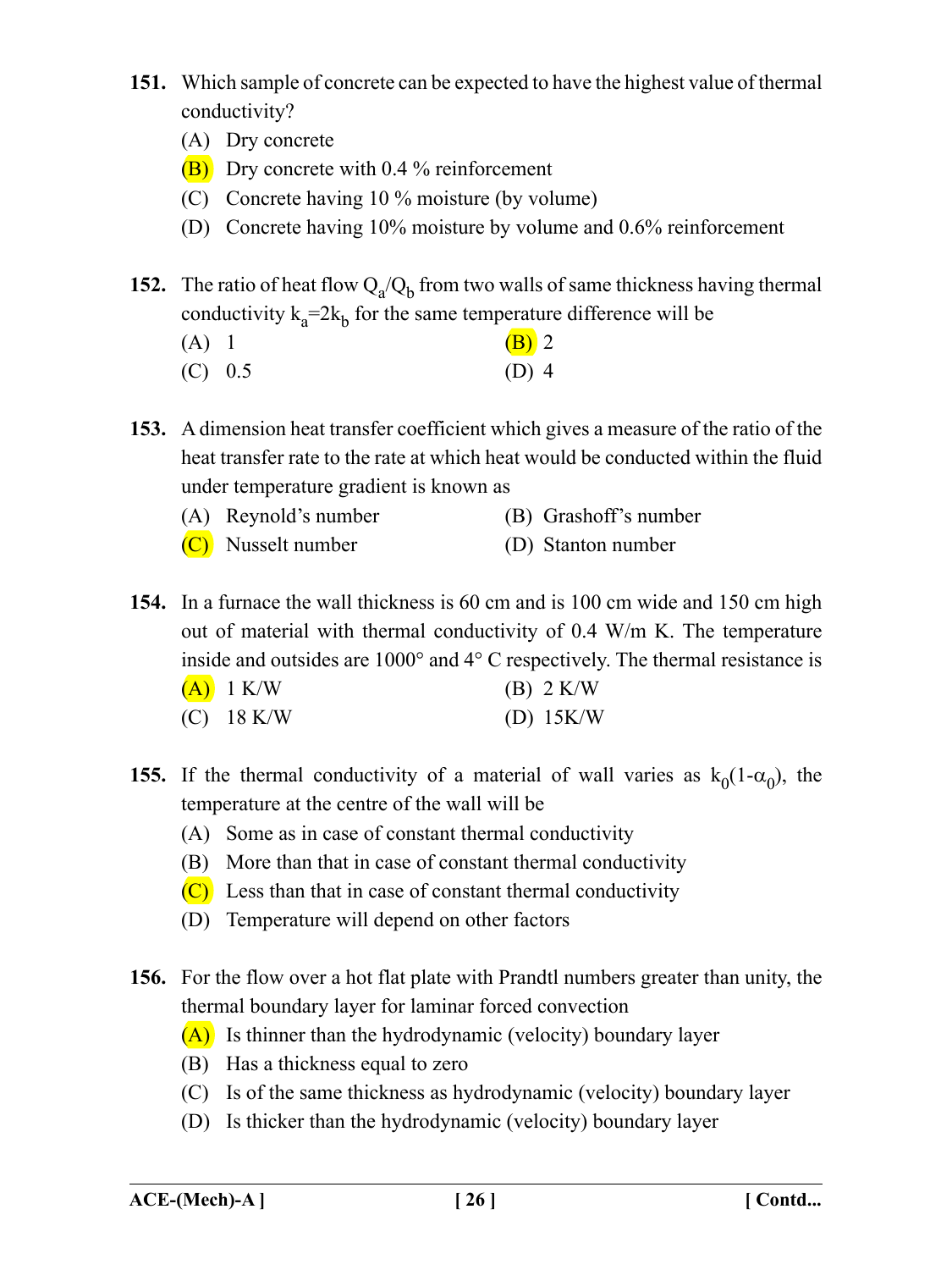- **157.** Formation of frost on evaporator in refrigerator
	- (A) Results in loss of heat due to poor heat transfer
	- (B) Increases heat transfer rate
	- (C) Is immaterial
	- (D) Can be avoided by proper design
- **158.** Presence of moisture in Feron refrigeration system causes
	- (A) Ineffective refrigeration
	- (B) Damage to compressor
	- (C) Freezing at automatic regulating valve
	- (D) None of the above
- **159.** The phenomenon of emf developed between two dissimilar metals in contact is known as
	- (A) Seeback effect (B) Thomson effect
	- (C) Peltier effect (D) Thermocouple effect
- **160.** In a lathe gear box if the first four consecutive speeds are 19,30,47 and 74 rpm. The next speed would be
	- (A) 93 rpm (B) 104 rpm (C) 111 rpm  $(D)$  116 rpm
- **161.** In a rack and pinion arrangement, the pinion has 30 teeth of 10mm pitch and rotates at 45 rpm. The rack is fixed to the table of a planning machine. The speed of the table will be

| $(A)$ 54 m/min | $(B)$ 27 m/min  |
|----------------|-----------------|
| (C) 13.5 m/min | (D) $6.5$ m/min |

- **162.** If the speed of a mechanism is to be reduced in the ratio of 1000: 1, which of the following systems would you choose?
	- (A) Bevel gear system (B) Spur gear system
	- (C) Differential gear system  $(D)$  Worm and worm wheel system
- **163.** In order to test the efficiency of a reducer gear train 1 KW input was given at the input end at a speed of 1440 rpm and at a output end the measured torque was 56.36 N.m. If the ratio of speed reduction in this unit is 10: 1, the efficiency is about
	- (A)  $78\%$  (B)  $85\%$
	- (C) 63% (D) 96%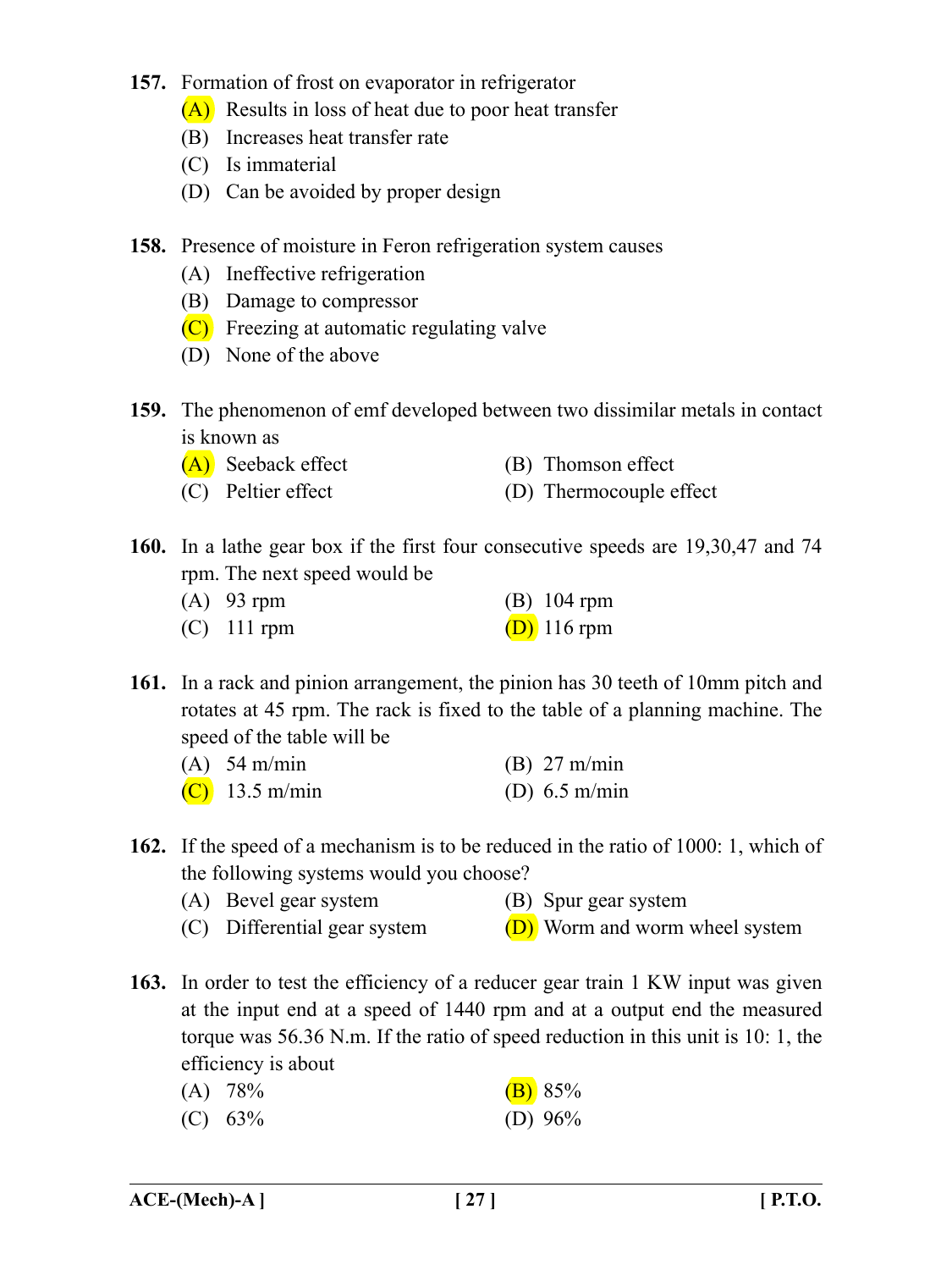## **164.** A stremline and an equipotential line in a flow field

- (A) Are parallel to each other  $(B)$  Are perpendicular to each other
- (C) Intersect at an acute angle (D) Are identical

**165.** In a condenser of a power plant, the steam condenses at a temperature of 60° C The cooling water enters at 30° C and leaves at 45° C. The logarithmic mean temperature difference (LMTD) of the condenser is

(A)  $16.2^{\circ}$  C (B)  $21.6^{\circ}$  C (C)  $30^{\circ}$  C (D)  $37.5^{\circ}$  C

**166.** A column has a rectangular cross-section of  $10 \text{mm} \times 20 \text{mm}$  and a length of 1 m. The slenderness ratio of the column is close to

- (A)  $200$  (B) 346 (C) 477 (D) 1000
- **167.** A pipe of 25mm outer diameter carries steam. The heat transfer coefficient between the cylinder and surroundings is  $5W/m^2 K$ . It is proposed to reduce the heat loss from the pipe by adding insulation having a thermal conductivity of 0.05W/mK. Which one of the following statements is TRUE?
	- (A) The outer radius of the pipe is equal to the critical radius
	- (B) The outer radius of the pipe is less than the critical radius
	- (C) Adding the insulation will reduce the heat loss
	- (D) Adding the insulation will increase the heat loss
- **168.** The contents of a well-insulated tank are heated by a resistor of  $23\Omega$  in which 10A current is flowing. Consider the tank along with its contents as a thermodynamic system. The work done by the system and the heat transfer to the system are positive. The rates of heat (Q), work (W) and change in internal energy  $(\Delta U)$  during the process in kW are

(A) 
$$
Q = 0
$$
,  $W = -2.3$ ,  $\Delta U = +2.3$   
\n(B)  $Q = +2.3$ ,  $W = 0$ ,  $\Delta U = +2.3$   
\n(C)  $Q = -2.3$ ,  $W = 0$ ,  $\Delta U = -2.3$   
\n(D)  $Q = 0$ ,  $W = +2.3$ ,  $\Delta U = -2.3$ 

- **169.** Cars arrive at a service station according to Poisson's distribution with a mean rate of 5 per hour. The service time per car is exponential with a mean of 10minutes. At steady state, the average waiting time in the queue is
	- (A) 10 minutes (B) 20 minutes
	- (C) 25 minutes (D) 50 minutes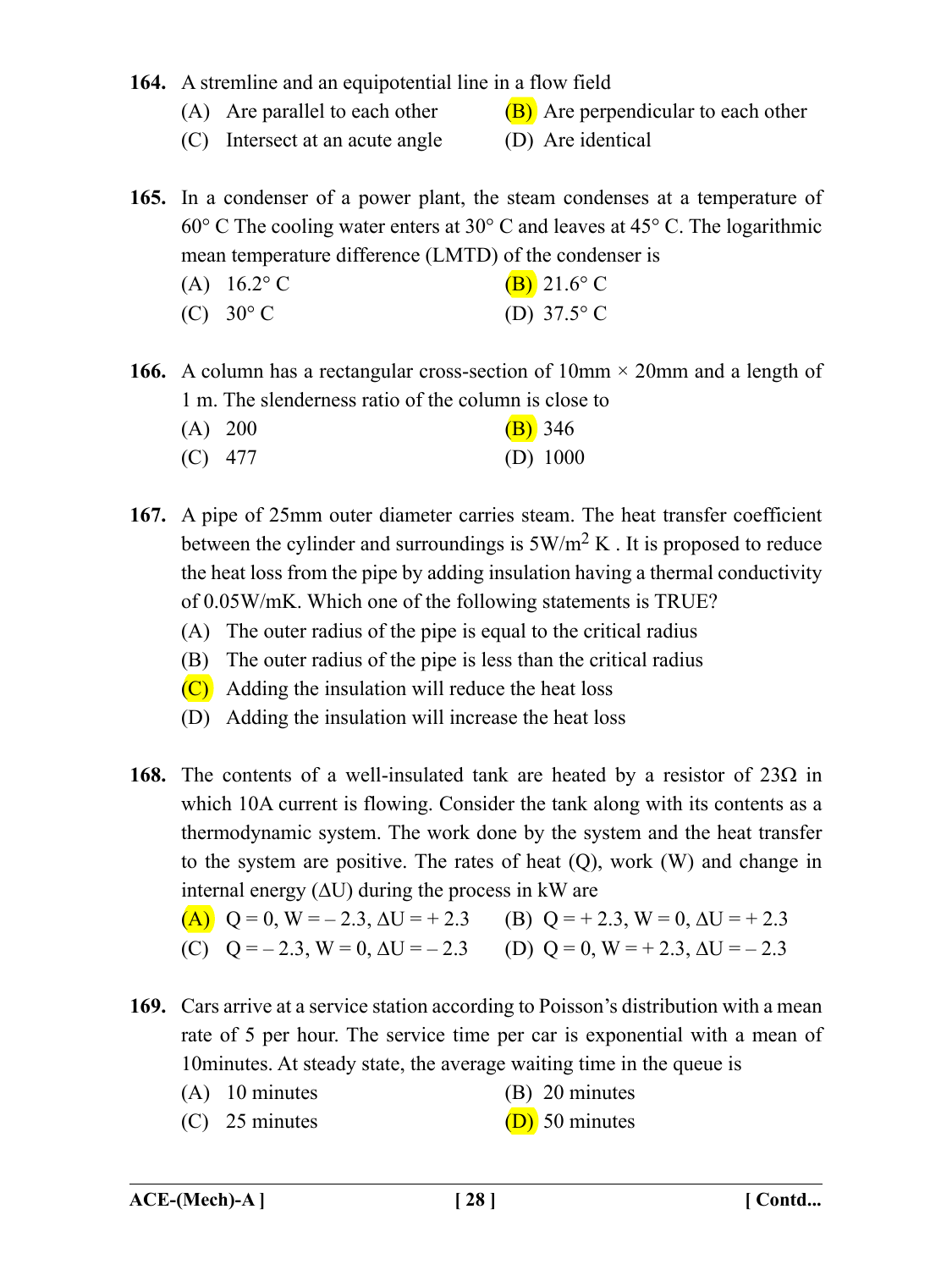**170.** The coefficient of restitution of a perfectly plastic impact is

| $(A)$ 0 | $(B)$ 1        |  |
|---------|----------------|--|
| $(C)$ 2 | $(D)$ $\infty$ |  |

**171.** The values of enthalpy of steam at the inlet and outlet of a steam turbine in a Rankine cycle are 2800kJ/kg and 1800kJ/kg respectively. Neglecting pump work, the specific steam consumption in kg/kW-hour is

| (A) 3.60   | (B) 0.36   |
|------------|------------|
| $(C)$ 0.06 | (D) $0.01$ |

**172.** Two identical ball bearings P and Q are operating at loads 30kN and 45kN respectively. The ratio of the life of bearing P to the life of bearing Q is

|           | $(A)$ 81/16 | $(B)$ 27/8 |
|-----------|-------------|------------|
| $(C)$ 9/4 |             | (D) $3/2$  |

**173.** An unbiased coin is tossed five times. The outcome of each toss is either a head or a tail. The probability of getting at least one head is

| $(A)$ 1/32  | (B) $13/32$ |
|-------------|-------------|
| $(C)$ 16/32 | (D) $31/32$ |

**174.** The shear strength of a sheet metal is 300MPa. The blanking force required to produce a blank of 100mm diameter from a 1.5 mm thick sheet is close to

| $(A)$ 45kN   | $(B)$ 70kN    |
|--------------|---------------|
| $(C)$ 141 kN | $(D)$ 3500 kN |

**175.** The ratios of the laminar hydrodynamic boundary layer thickness to thermal boundary layer thickness of flows of two fluids P and Q on a flat plate are 1/ 2 and 2 respectively. The Reynolds number based on the plate length for both the flows is 10<sup>4</sup>. The Prandtl and Nusselt numbers for P are 11/8 and 35 respectively. The Prandtl and Nusselt numbers for Q are respectively

| $(A)$ 8 and 140 | (B) 8 and 70   |
|-----------------|----------------|
| (C) 4 and 70    | (D) 4 and $35$ |

**176.** The crank radius of a single-cylinder I. C. engine is 60mm and the diameter of the cylinder is 80mm. The swept volume of the cylinder in  $cm<sup>3</sup>$  is

| $(A)$ 48 | $(B)$ 96 |
|----------|----------|
|----------|----------|

(C)  $302$  (D) 603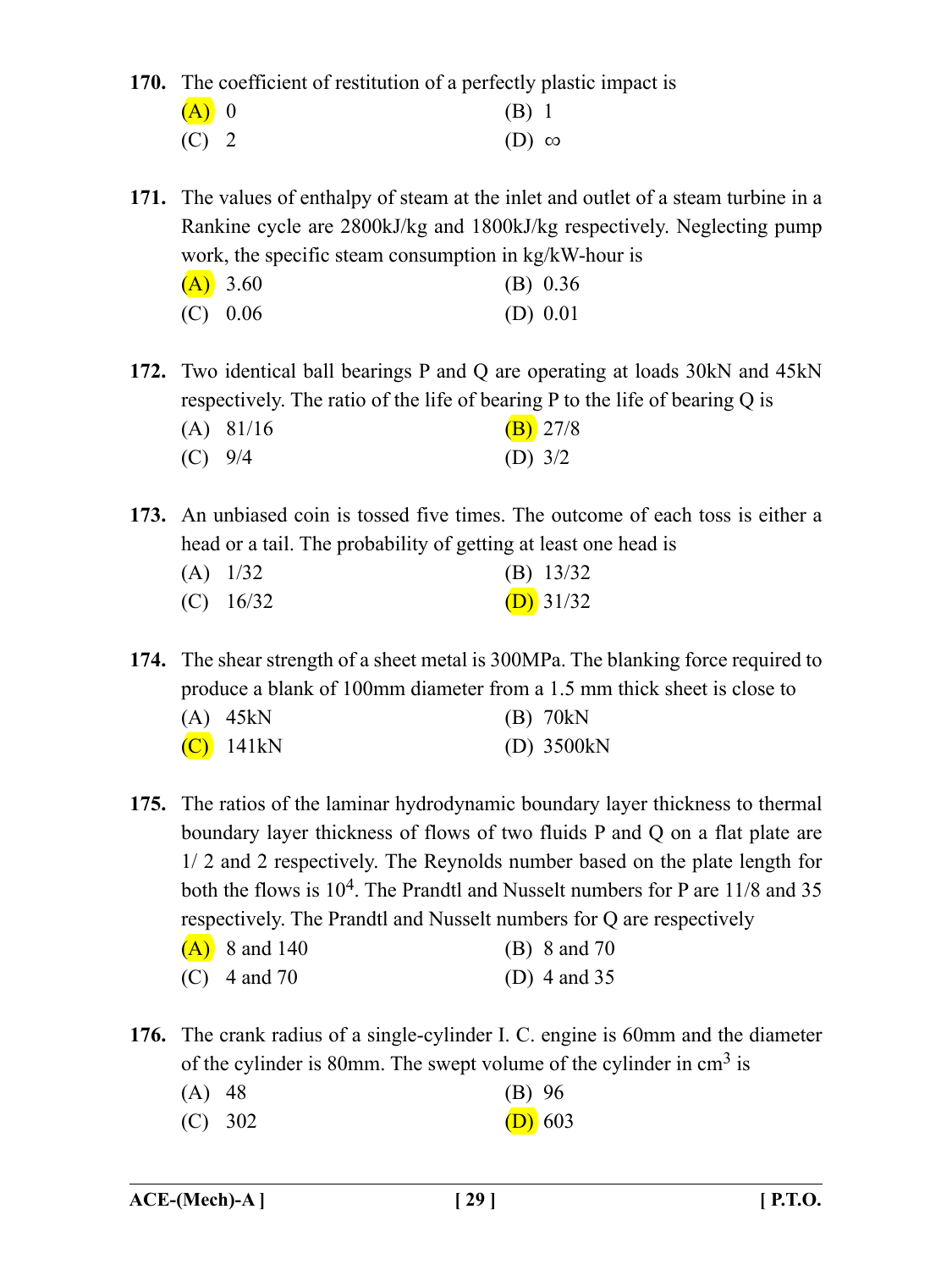**177.** A pump handling a liquid raises its pressure from 1 bar to 30 bar. Take the density of the liquid as 990 kg/m<sup>3</sup>. The isentropic specific work done by the pump in kJ/kg is

| $(A)$ 0.10 | (B) 0.30 |  |
|------------|----------|--|
| $(C)$ 2.50 | (D) 2.93 |  |

- **178.** A spherical steel ball of 12mm diameter is initially at 1000K. It is slowly cooled in a surrounding of 300K. The heat transfer coefficient between the steel ball and the surrounding is  $5W/m^2 K$ . The thermal conductivity of steel is 20W/mK. The temperature difference between the centre and the surface of the steel ball is
	- (A) Large because conduction resistance is far higher than the convective resistance
	- (B) Large because conduction resistance is far less than the convective resistance
	- (C) Small because conduction resistance is far higher than the convective resistance
	- (D) Small because conduction resistance is far less than the convective resistance
- **179.** A single-point cutting tool with 12° rake angle is used to machine a steel work-piece. The depth of cut, i.e. uncut thickness is 0.81 mm. The chip thickness under orthogonal machining condition is 1.8mm. The shear angle is approximately

| (A) $22^{\circ}$ | $(B)$ 26°        |
|------------------|------------------|
| (C) $56^{\circ}$ | (D) $76^{\circ}$ |

**180.** A cubic casting of 50mm side undergoes volumetric solidification shrinkage and volumetric solid contraction of 4% and 6% respectively. No. riser is used. Assume uniform cooling in all directions. The side of the cube after solidification and contraction is

| $(A)$ 48.32mm | $(B)$ 49.90mm  |
|---------------|----------------|
| $(C)$ 49.94mm | (D) $49.96$ mm |

**181.** If the air has to flow from station P to station Q, the maximum possible value of pressure in kPa at station Q is close to

| (A) 50 |           | $(B)$ 87  |  |
|--------|-----------|-----------|--|
|        | $(C)$ 128 | (D) $150$ |  |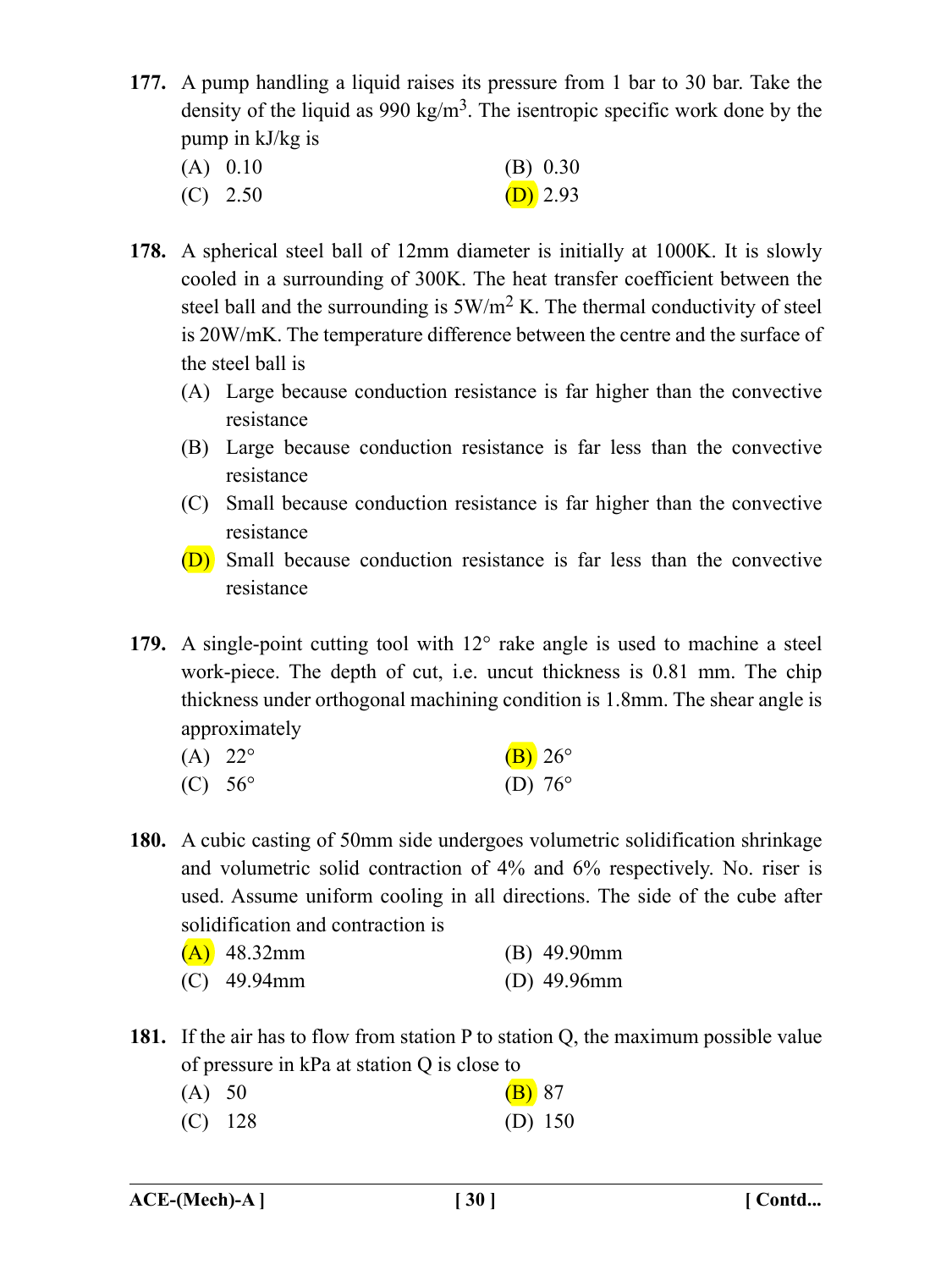**182.** If the pressure at station Q is 50kPa, the change in entropy  $(S_Q - S_P)$  in kJ/kgK is

| $(A) - 0.155$ | $(B)$ 0     |  |
|---------------|-------------|--|
| $(C)$ 0.160   | (D) $0.355$ |  |

- **183.** The threaded bolts A and B of same material and length are subjected to identical tensile load. If the elastic strain energy stored in bolt A is 4 times that of the bolt B and the mean diameter of bolt A is 12mm, the mean diameter of bolt B in mm is
	- (A)  $16$  (B) 24 (C) 36 (D) 48

**184.** The pressure, dry bulb temperature, and relative humidity of air in a room are 1 bar, 30°C and 70% respectively. If the saturated steam pressure at 30°C is 4.25kPa, the specific humidity of the room air in kg water vapour / kg dry air is

| $(A)$ 0.0083 | (B) 0.0101   |
|--------------|--------------|
| $(C)$ 0.0191 | (D) $0.0232$ |

**185.** In a rolling process, the state of stress of the material undergoing deforming is

| (A) Pure compression      | (B) Pure shear        |
|---------------------------|-----------------------|
| (C) Compression and shear | (D) Tension and shear |

**186.** A cantilever beam having square cross-section of side a is subjected to an end load. If a is increased by 19%, the tip deflection decreases approximately by

| $(A)$ 19% | (B) $29\%$ |
|-----------|------------|
|           |            |

(C)  $41\%$  (D) 50%

**187.** A metric thread of pitch 2mm and thread angle 60° is inspected for its pitch diameter using 3-wire method. The diameter of the best size wire in mm is

| $(A)$ 0.866 | (B) 1.000   |
|-------------|-------------|
| $(C)$ 1.154 | (D) $2.000$ |

**188.** A steel bar 200 mm in diameter is turned at a feed of 0.25 mm/rev with a depth of cut of 4 mm. The rotational speed of the workpiece is 160 rpm. The material removal rate in  $mm^3$  / s is

| $(A)$ 160 |  | $(B)$ 167.6 |
|-----------|--|-------------|
|           |  |             |

(C)  $1600$  (D)  $1675.5$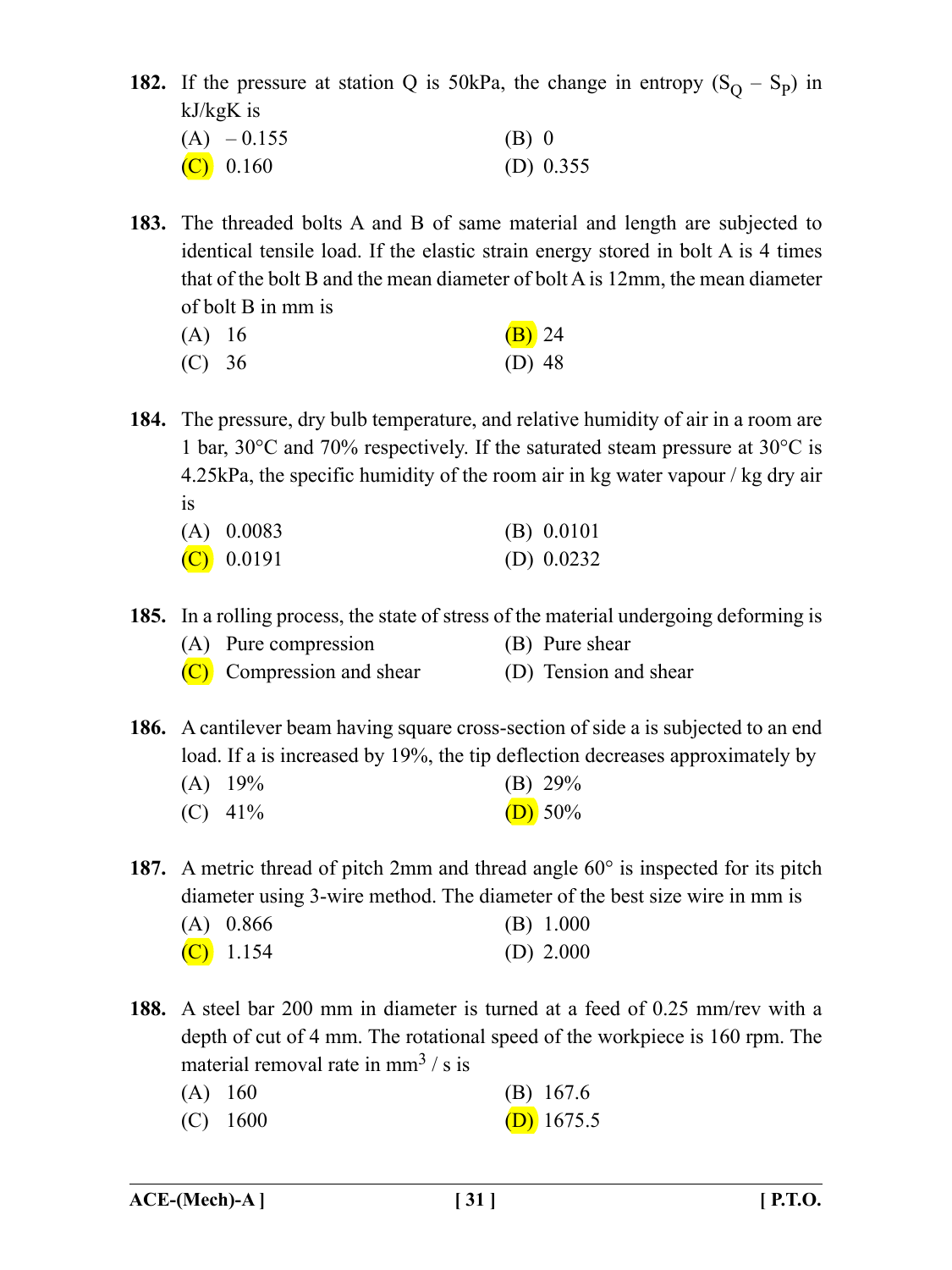- **189.** A cube shaped casting solidifies in 5 minutes. The solidification time in minutes for a cube of the same material, which is 8 times heavier than the original casting will be
	- (A) 10 (B) 20 (C) 24 (D) 40
- **190.** For a ductile material, toughness is a measure of
	- (A) Resistance to scratching
	- (B) Ability to absorb energy up to fracture
	- (C) Ability to absorb energy till elastic limit
	- (D) Resistance to indentation
- **191.** In order to have maximum power from a Pelton turbine, the bucket speed must be
	-
	- (A) Equal to the jet speed  $(B)$  Equal to half the jet speed
	- (C) Equal to twice the jet speed  $(D)$  Independent of the jet speed
- 
- **192.** Consider one-dimensional steady state heat conduction along x-axis  $(0 \le x \le L)$ , through a plane wall with the boundary surfaces  $(x = 0)$  and  $x = L$ ) maintained at temperatures 0°C and 100°C. Heat is generated uniformly throughout the wall. Choose the CORRECT statement.
	- (A) The direction of heat transfer will be from the surface at  $100^{\circ}$ C to surface at  $0^{\circ}$ C.
	- $(B)$  The maximum temperature inside the wall must be greater than 100 $\degree$ C
	- (C) The temperature distribution is linear within the wall
	- (D) The temperature distribution is symmetric about the mid-plane of the wall
- **193.** A cylinder contains 5m3 of ideal gas at a pressure of 1 bar. This gas is compressed in a reversible isothermal process till its pressure increases to 5 bar. The work in kJ required for this process is

| $(A)$ 804.7 | (B) 953.2    |
|-------------|--------------|
| $(C)$ 981.7 | (D) $1012.2$ |

**194.** A long thin walled cylindrical shell, closed at both ends, is subjected to an internal pressure. The ratio of the hoop stress (circumferential stress) to longitudinal stress developed in the shell is

| $(A)$ 0.5 |  | (B) 1.0   |
|-----------|--|-----------|
| (C) 2.0   |  | (D) $4.0$ |

**195.** If two nodes are observed at a frequency of 1800 rpm during whirling of a simply supported long slender rotating shaft, the first critical speed of the shaft in rpm is

| $(A)$ 200 | $(B)$ 450 |  |
|-----------|-----------|--|
| (C) 600   | $(D)$ 900 |  |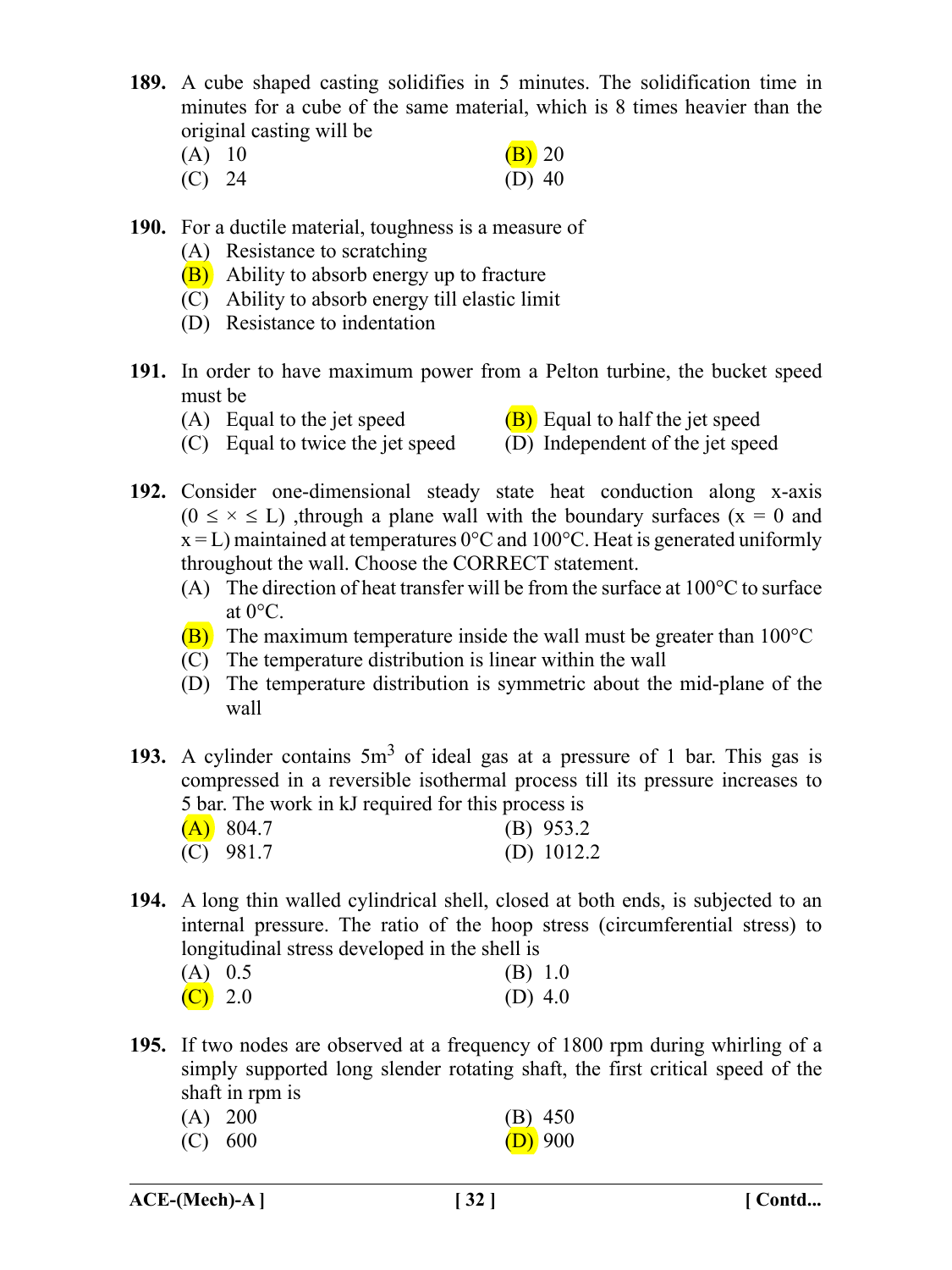**196.** A manufacturer can produce 12000 bearings per day. The manufacturer received an order of 8000 bearings per day from a customer. The cost of holding a bearing in stock is Rs.0.20 per month. Setup cost per production run is Rs.500. Assuming 300 working days in a year, the frequency of production run should be

| $(A)$ 4.5 days | $(B)$ 4.5 months |
|----------------|------------------|
| $(C)$ 6.8 days | (D) $6.8$ months |

- **197.** A certain amount of an ideal gas is initially at a pressure  $P_1$  and temperature  $T_1$ . First, it undergoes a constant pressure process 1-2 such that Tz =  $3T_1/4$ . Then, it undergoes a constant volume process 2-3 such that  $T_3 = T_1/2$ . The ratio of the final volume to the initial volume of the ideal gas is (A)  $0.25$  (B)  $0.75$ (C) 1.0 (D) 1.5
- **198.** An annular disc has a mass m, inner radius R and outer radius 2R. The disc rolls on a flat surface without slipping. If the velocity of the centre of mass is v, the kinetic energy of the disc is

| (A) $\frac{9}{6}$ mv <sup>2</sup>   | (B) $\frac{11}{16}$ mv <sup>2</sup> |
|-------------------------------------|-------------------------------------|
| (C) $\frac{13}{16}$ mv <sup>2</sup> | (D) $\frac{15}{16}$ mv <sup>2</sup> |

**199.** Consider a simply supported beam of length, 50h, with a rectangular crosssection of depth, h, and width, 2h. The beam carries a vertical point load, P, at its middpoint. The ratio of the maximum shear stress to the maximum bending stress in the beam is

| $(A)$ 0.02 | (B) 0.10   |
|------------|------------|
| $(C)$ 0.05 | $(D)$ 0.01 |

**200.** A machine produces 0, 1 or 2 defective pieces in a day with associated probability of 1/6, 2/3 and 1/6, respectively. The mean value and the variance of the number of defective pieces produced by the machine in a day, respectively, are

| $(A)$ 1 and 1/3 | (B) $1/3$ and 1     |
|-----------------|---------------------|
| (C) 1 and $4/3$ | (D) $1/3$ and $4/3$ |

- **201.** The hot tearing in a metal casting is due to
	- (A) High fluidity
	- (B) High melt temperature
	- (C) Wide range of solidification temperature
	- (D) Low coefficient of thermal expansion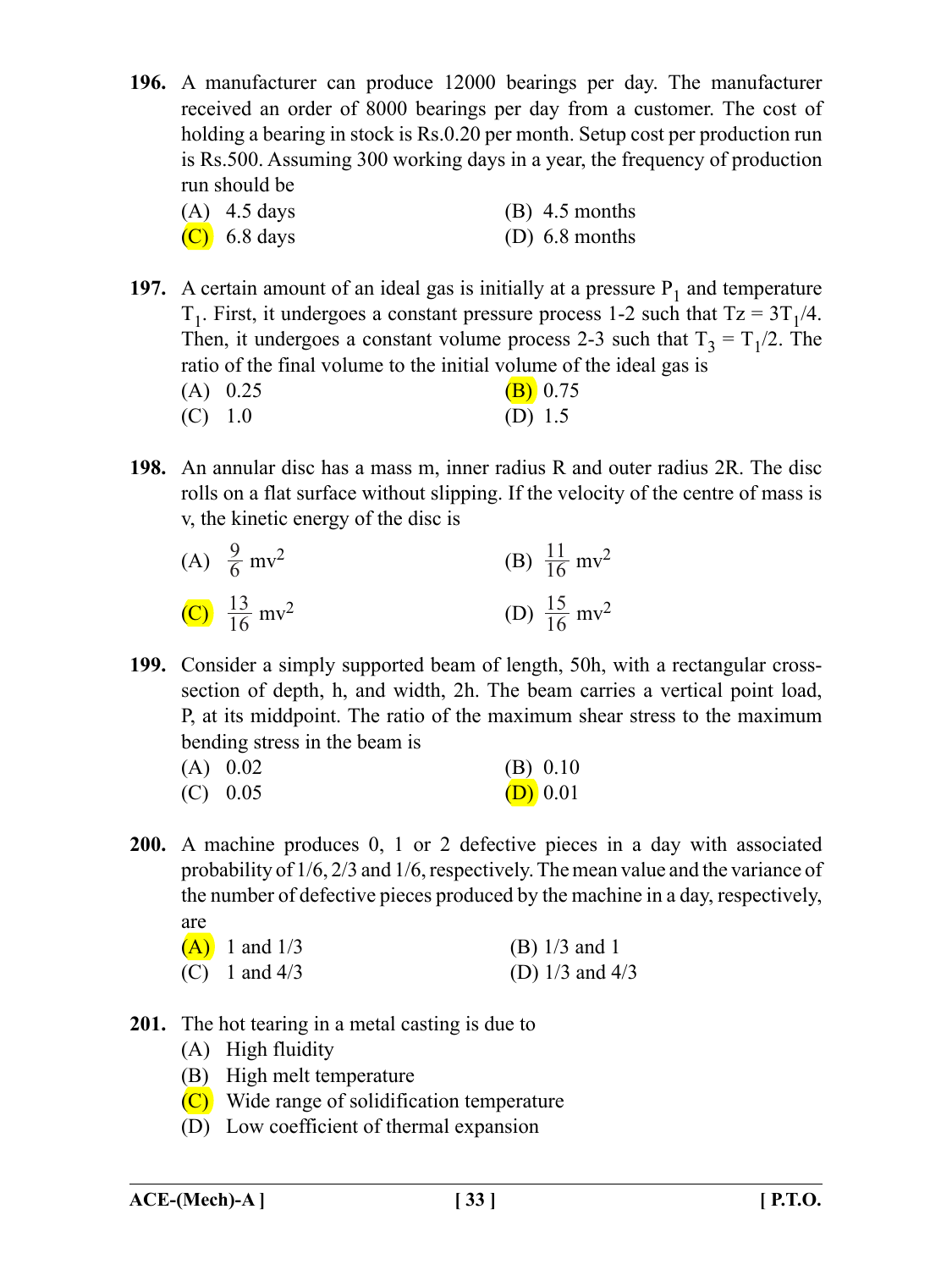- **202.** Cutting tool is much harder than the workpiece. Yet the tool wears out during the tool-work interaction, because
	- (A) Extra hardness is imparted to the workpiece due to coolant used
	- (B) Oxide layers on the workpiece surface impart extra hardness to it
	- (C) Extra hardness is imparted to the workpiece due to severe rate of strain
	- (D) Vibration is induced in the machine tool.
- **203.** A minimal spanning tree in network flow models involves
	- (A) All the nodes with cycle/loop allowed
	- (B) All the nodes with cycle/loop not allowed
	- (C) Shortest path between start and end nodes
	- (D) All the nodes with directed arcs

**204.** The process utilizing mainly thermal energy for removing material is

- (A) Ultrasonic Machining (B) Electrochemical Machining
- (C) Abrasive Jet Machining  $(D)$  Laser Beam Machining

**205.** A mass  $m_1$  of 100 kg travelling with a uniform velocity of 5 m/s along a line collides with a stationary mass  $m<sub>2</sub>$  of 1000 kg. After the collision, both the masses travel together with the same velocity. The coefficient of restitution is

- (A) 0.6 (B) 0.1 (C)  $0.01$  (D) 0
- **206.** Consider a single degree-of-freedom system with viscous damping excited by a harmonic force. At resonance, the phase angle (in degree) of the displacement with respect to the exciting force is

| $(A)$ 0             | $(B)$ 45  |
|---------------------|-----------|
| $\overline{(C)}$ 90 | (D) $135$ |

**207.** The current erection cost of a structure is Rs. 13,200. If the labour wages per day increase by 1/5 of the current wages and the working hours decrease by 1/24 of the current period, then the new cost of erection in Rs. is

| $(A)$ 16,500 | $(B)$ 15,180 |
|--------------|--------------|
| $(C)$ 11,000 | (D) $10,120$ |

**208.** A tourist covers half of his journey by train at 60 km/h, half of the remainder by bus at 30 km/h and the rest by cycle at 10 km/h. The average of the tourist in km/h during his entire journey is

| (A) 36              | (B) 30 |
|---------------------|--------|
| $\overline{(C)}$ 24 | (D) 18 |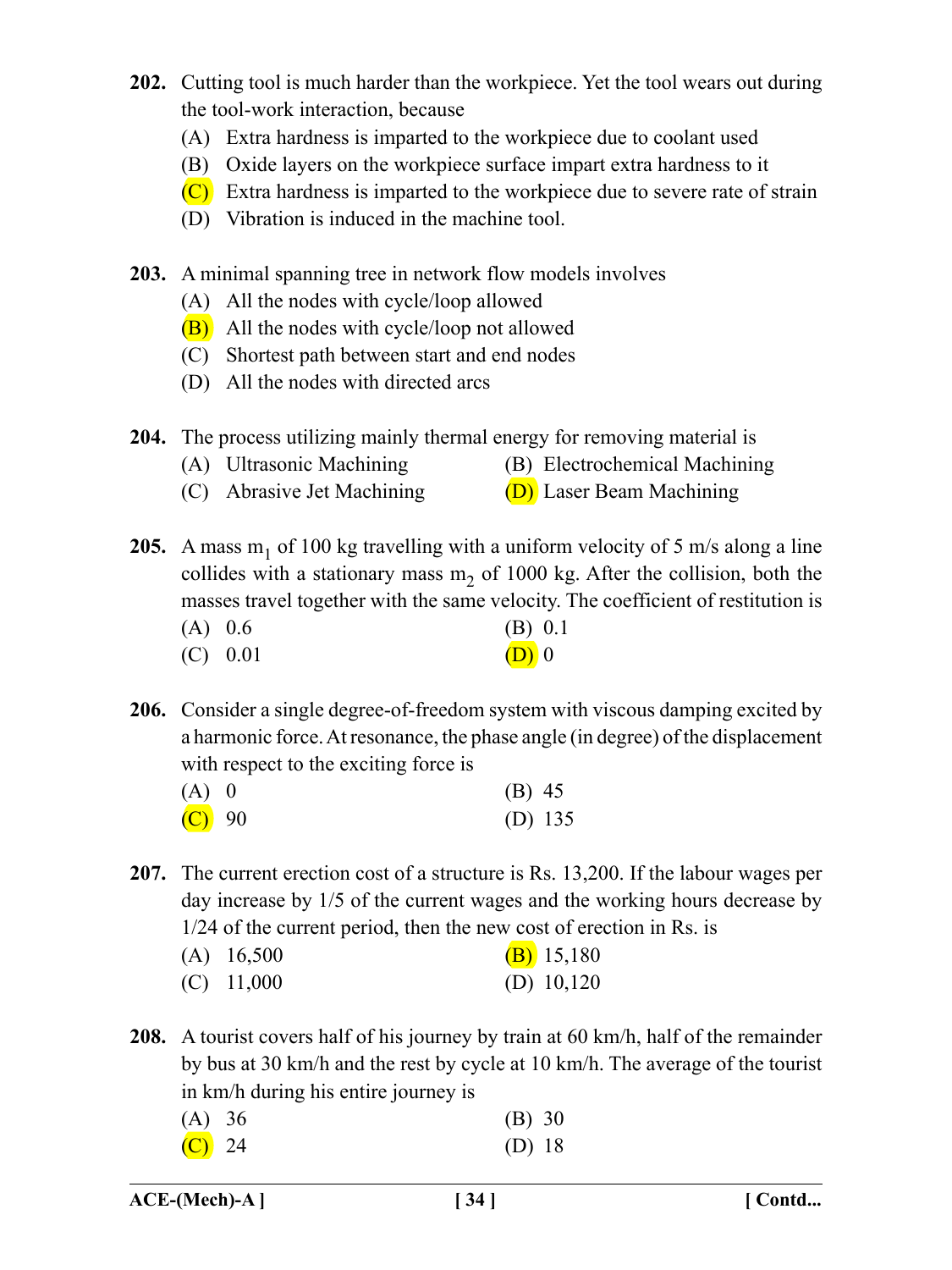**209.** Water (specific heat, cp = 4.18 kJ / kgK) enters a pipe at a rate of 0.01 kg/s and a temperature of 20°C. The pipe, of diameter 50 mm and length 3m, is subjected to a wall heat flux  $q_w$  in W/m<sup>2</sup> .If  $q_w = 5000$ , and the convection heat transfer coefficient at the pipe outlet is  $1000 \text{ W/m}^2 \text{ K}$ , the temperature in  $\mathrm{C}$  at the inner surface of the pipe at the outlet is

- (A) 71 (B) 76 (C) 79 (D) 81
- **210.** The pressure, temperature and velocity of air flowing in a pipe are 5 bar, 500 K and 50 m/s, respectively. The specific heats of air at constant pressure and at constant volume are 1.005 kJ/kgK and 0.718 kJ/kgK, respectively. Neglect potential energy. If the pressure and temperature of the surroundings are 1 bar and 300 K, respectively, the available energy in kJ/kg of the air stream is

| $(A)$ 170 |  | $(B)$ 187 |
|-----------|--|-----------|
| $(C)$ 191 |  | (D) $213$ |

**211.** Two large diffuse gray parallel plates, separated by a small distance, have surface temperatures of 400 K and 300 K. If the emissivities of the surfaces are 0.8 and the Stefan-Boltzmann constant is  $5.67 \times 10^{-8}$  W/m<sup>2</sup>K<sup>4</sup>, the net radiation heat exchange rate in  $kW/m^2$  between the two plates is

| (A) 0.66   | (B) 0.79   |
|------------|------------|
| $(C)$ 0.99 | (D) $3.96$ |

- **212.** A bar is subjected to fluctuating tensile load from 20 kN to 100 kN. The material has yield strength of 240 MPa and endurance limit in reversed bending is 160 MPa. According to the Soderberg principle, the area of cross-section in mm2 of the bar for a factor of safety of 2 is
	- (A) 400 (B) 600 (C)  $750$  (D) 1000

**213.** A single degree of freedom system having mass 1 kg and stiffness 10kN/m initially at rest is subjected to an impulse force of magnitude 5 kN for  $10^{-4}$ seconds. The amplitude in mm of the resulting free vibration is

| $(A)$ 0.5 | (B) 1.0    |
|-----------|------------|
| $(C)$ 5.0 | (D) $10.0$ |

**214.** During the electrochemical machining (ECM) of iron (atomic weight = 56, valency  $= 2$ ) at current of 1000 A with 90% current efficiency, the material removal rate was observed to be 0.26 gm/s. If Titanium (atomic weight  $= 48$ , valency  $= 3$ ) is machined by the ECM process at the current of 2000 A with 90% current efficiency, the expected material removal rate in gm/s will be (A) 0.11 (B) 0.23

| $\left(\Delta\right)$ 0.11 | $(D)$ 0.25 |  |
|----------------------------|------------|--|
| $(C)$ 0.30                 | (D) $0.52$ |  |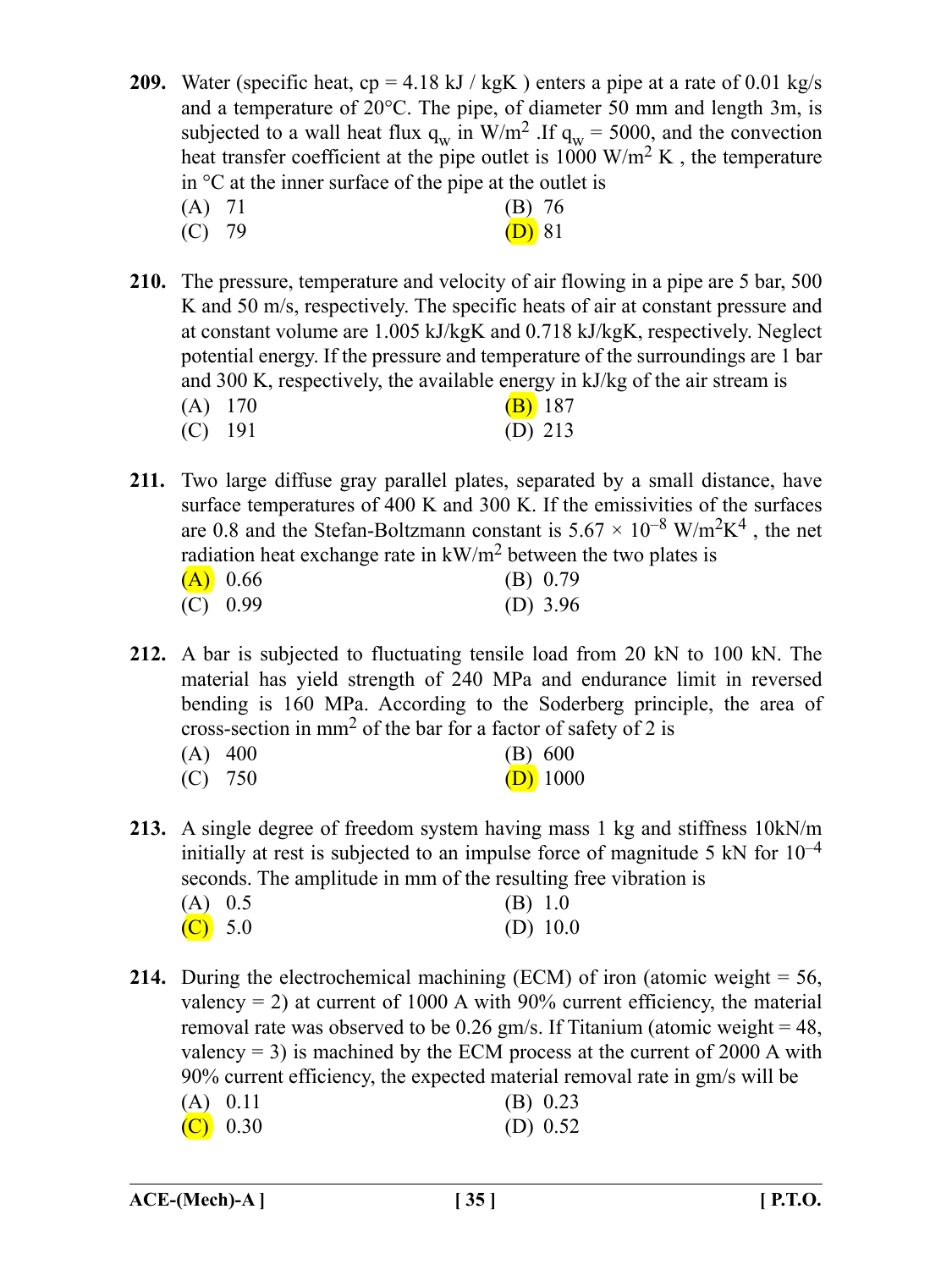- **215.** In a CAD package, mirror image of a 2D point P(5, 10) is to be obtained about a line which passes through the origin and makes an angle of 45° counter clockwise with the X-axis. The coordinates of the transformed point will be (A)  $(7.5, 5)$  (B)  $(10, 5)$ (C)  $(7.5, -5)$  (D)  $(10, -5)$
- **216.** A flywheel connected to a punching machine has to supply energy of 400 Nm while running at a mean angular speed of 20 radians/s. If the total fluctuation of speed is not to exceed  $\pm 2\%$ , the mass moment of inertia of the flywheel in  $k\varrho - m^2$  is

| $(A)$ 25 |           | (B) 50    |
|----------|-----------|-----------|
|          | $(C)$ 100 | (D) $125$ |

**217.** Water is coming out from a tap and falls vertically downwards. At the tap opening, the stream diameter is 20mm with uniform velocity of 2 m/s Acceleration due to gravity is 9.81 m/s<sup>2</sup>. Assuming steady, in viscid flow, constant atmospheric pressure everywhere and neglecting curvature and surface tension effects, the diameter is mm of the stream 0.5m below the tap is approximately

| $(A)$ 10 | $(B)$ 15 |  |
|----------|----------|--|
| $(C)$ 20 | (D) 25   |  |

- **218.** In highly rarefied gases, the concept of this loses validity
	- (A) Thermodynamic equilibrium  $(B)$  Continuum
	- (C) Stability (D) Macroscopic view point
- **219.** The constant volume gas thermometer works on the principle that
	- (A) At low pressure, the temperature of the gas is independent of its pressure at constant volume
	- (B) At high pressure, the temperature of the gas is independent of its pressure at constant volume
	- $(C)$  At low pressure, the temperature of the gas is proportional to its pressure at constant volume
	- (D) At high pressure, the temperature of the gas is proportional to its pressure at constant volume
- **220.** There is no work transfer involved in this process
	- (A) Adiabatic expansion (B) Isothermal expansion
- - (C) Polytropic expansion  $(D)$  Free expansion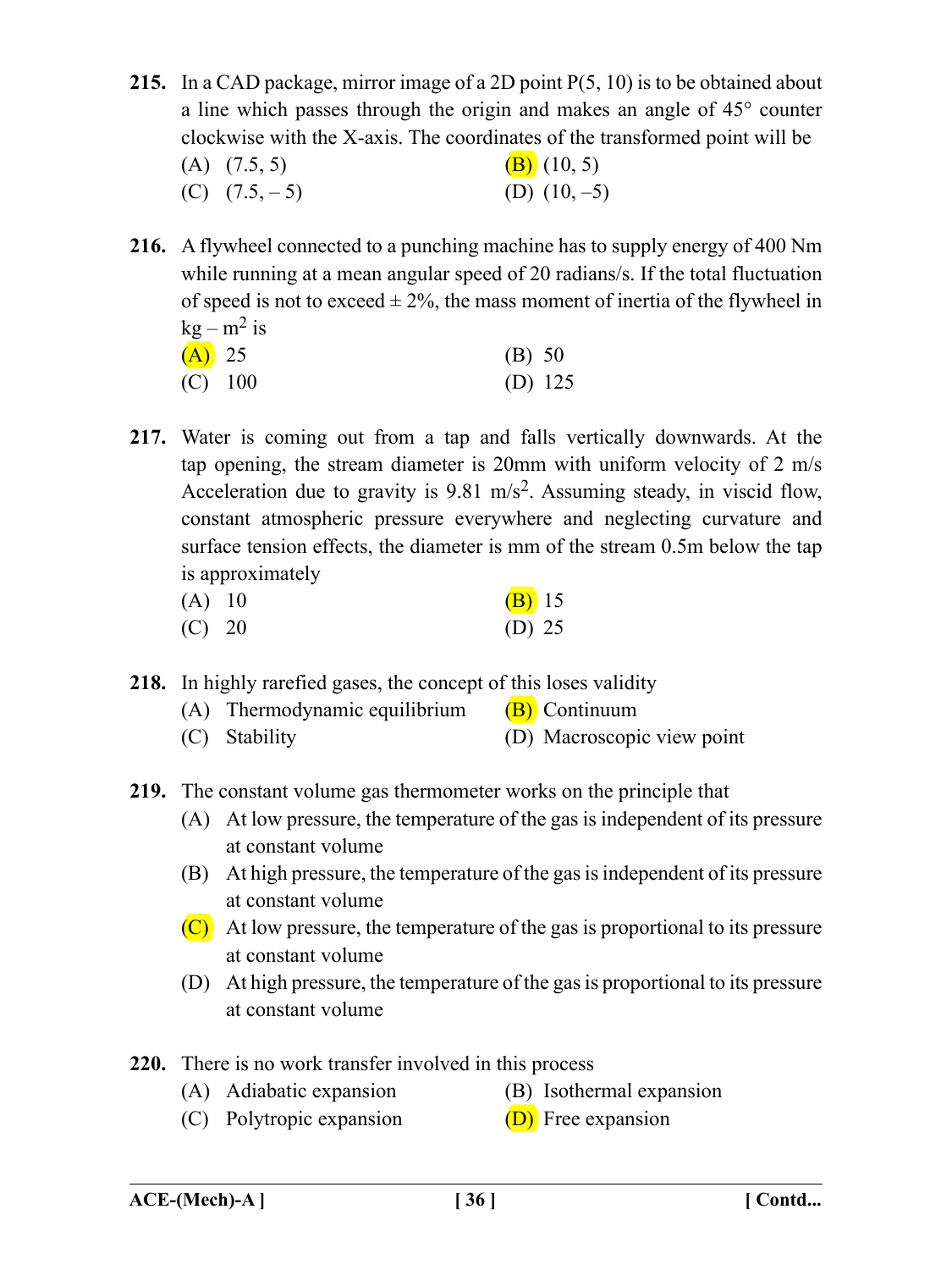- **221.** This process is one in which there is only work interaction between the system and the surroundings
	- (A) Diabetic process  $(B)$  Adiabatic process
	- (C) Isothermal process (D) Quasi-static process
- **222.** In which of the following processes, the heat is fully converted into work?
	- (A) Reversible adiabatic process (B) Reversible isobaric process
	- (C) Reversible isometric process  $(D)$  Reversible isothermal process
- **223.** An inventor states that his new conceptual engine, while operating between temperature limits of 377°C and 27°C, will reject 50% of heat absorbed from the source. What type of cycle will this engine have?
	- (A) Carnot cycle (B) Stirling cycle
	- (C) Impossible cycle  $(D)$  Possible cycle
- **224.** For a given temperature  $T_1$ , as the difference between  $T_1$  and  $T_2$  increase, the COP of a carnot heat pump
	-
	-
	- $(A)$  Increases  $(B)$  Decreases
	- (C) Does not change (D) First decrease, then increases
- **225.** A heat engine is supplied with 2512kJ/min of heat at 650°C. Heat rejection with 900kJ/min takes place at 100°C. This type of heat engine is
	- (A) Ideal (B) Irreversible
	- (C) Impossible (D) Practical
- **226.** Consider the following statements for a throttling process.
	- 1. It is an adiabatic process
	- 2. There is no work transfer in the process
	- 3. Entropy increases in throttling process

Which of these statements are correct?

| $(A)$ 1,2 and 3    | $(B)$ 1 and 2 only |
|--------------------|--------------------|
| $(C)$ 2 and 3 only | (D) 1 and 3 only   |

- **227.** The driving and driven shafts connected by a Hooke's joint are inclined by an angle  $\alpha$  to each other. The angle through which the driving shaft turns is given by  $\theta$ . The condition for the two shafts to have equal speeds is
	- (A)  $\cos \theta = \sin \alpha$  (B)  $\sin \theta = \sqrt{\tan \alpha}$
	- (C) tan  $\theta = \pm \sqrt{\cos \alpha}$  (D) cot  $\theta = \cos \alpha$
- 
-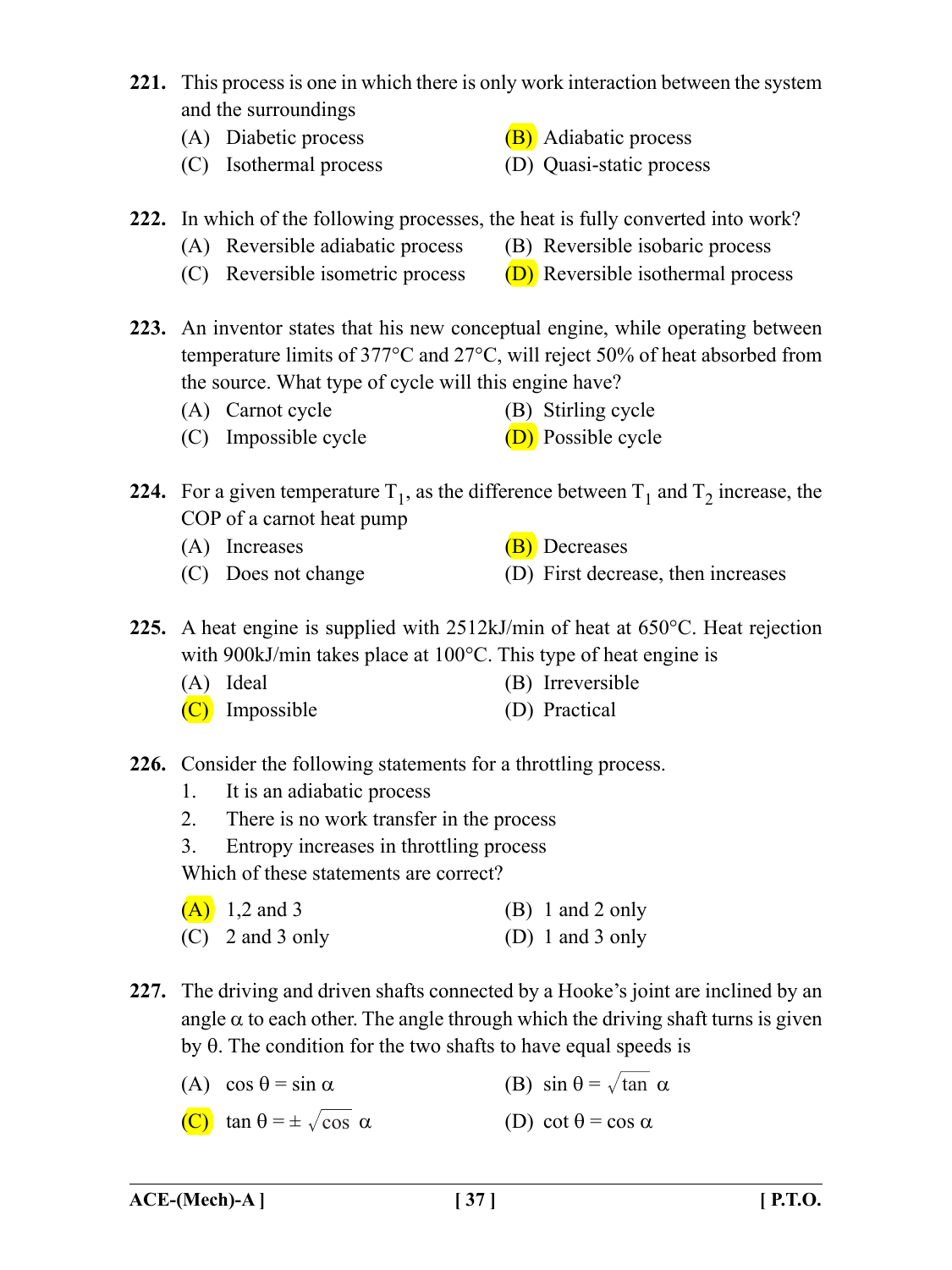- **228.** In a crank and slotted lever quick return motion mechanism, the distance between the fixed centers is 160 mm and the driving crank is 80mm long. The ratio of time taken by cutting and return strokes is
	- $(A)$  0.5 (B) 1
	- (C)  $1.5$  (D) 2

**229.** In an elliptic trammel, the length of the link connecting the two sliders is 100mm. The tracing pen is placed on 150mm extension of this link. The major and minor axes of the ellipse traced by the mechanism would be

- $(A)$  250 mm and 150 mm (B) 250 mm and 100 mm
- (C) 500mm and 300 mm (D) 500 mm and 200 mm
- **230.** The differential gear is fitted on rear axle of automobiles; its function is
	- (A) To rotate the front wheels at different speeds
	- (B) To rotate the back wheels at the same speed during turning
	- $(C)$  To rotate the back wheel at different speeds during turning
	- (D) To permit the two back wheels to rotate at the different speeds when driving in the straight path.
- **231.** Consider the following profiles of mating gear teeth:
	- 1. Involute profiles
	- 2. Cycloidal profiles
	- 3. Conjugate profiles

Which of these satisfy the law of gearing?

| $(A)$ 1 and 2 only | $(B)$ 1 and 3 only    |
|--------------------|-----------------------|
| $(C)$ 2 and 3 only | <b>(D)</b> 1, 2 and 3 |

- **232.** In the case of involute system of gears, if the centre distance is changed
	- (A) The velocity ratio changes
	- (B) The pressure angle changes
	- (C) The pitch circle remain unaffected
	- (D) The law of gearing fails to get satisfied
- **233.** The primary function of the flywheel is
	- (A) To limit the fluctuations of speed during each cycle
	- (B) To absorb energy during those periods of crank rotation when turning moment is less than the resisting moment
	- (C) To maintain constant speed of rotation of the crank shaft when the load on the engine increases.
	- (D) To maintain constant speed of rotation of the crank shaft when the load on the engine decreases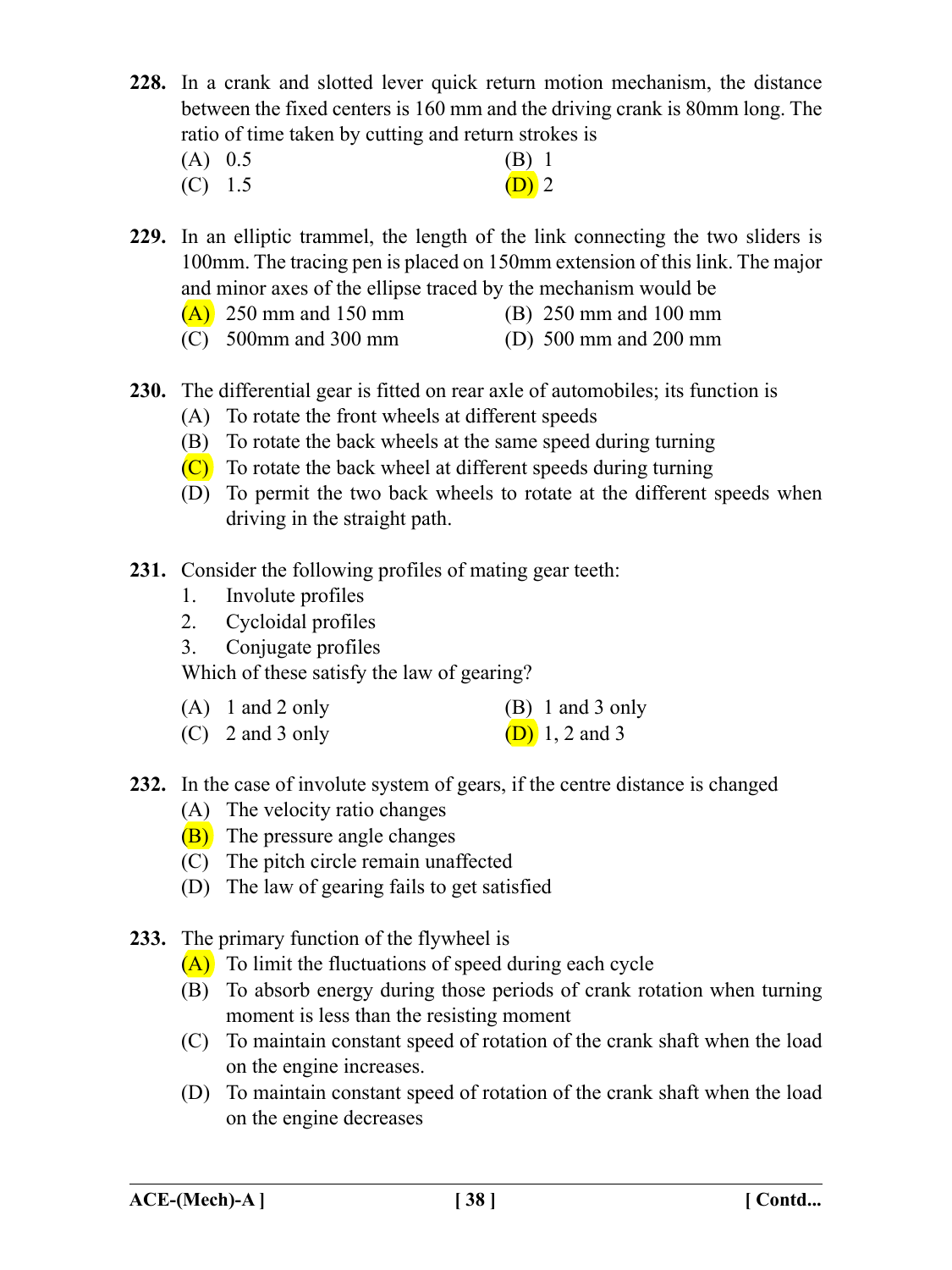- **234.** In order to have complete balance of several revolving masses mounted in different planes and different angular positions over a shaft
	- (A) The resultant force must be zero
	- (B) The resultant couple must be zero
	- $(C)$  The resultant force as well as couple must be zero
	- (D) Either the resultant force or the resultant couple must be zero
- **235.** A three cylinder radial engine driven by a common crank of radius r has the cylinders spaced at 120° among each other. The mass of the reciprocating parts per cylinder is m kg. The primary unbalance force at a crank shaft speed of  $\omega$  rad/s

(A) 
$$
\frac{2}{3}
$$
m  $\omega^2$ r  
\n(B)  $3m \omega^2 r$   
\n(C)  $\frac{1}{3}$ m  $\omega^2 r$   
\n(D) m  $\omega^2 r$ 

**236.** A free damped vibration system with viscous damping consists of a mass m, spring stiffness k and a damper with a damping coefficient which can be varied. The natural frequency of the system is  $\omega_n$ . For the system to be critically damped, the damping coefficient  $C_c$  is

| $(A)$ 2m $\omega$ n         | $(B)$ m $\omega$ n     |
|-----------------------------|------------------------|
| (C) $\sqrt{2}$ m $\omega$ n | (D) $1/2$ m $\omega$ n |

- **237.** In case of free vibrations with viscous damping, the damping force is proportional to
	- (A) The displacement  $(B)$  The velocity
	- (C) The acceleration (D) The natural frequency
- **238.** The critical speed of shaft depends on (A) Mass only (B) Stiffness only
	- $(C)$  Mass and Stiffness (D) Mass, Stiffness and Eccentricity
- **239.** A cotter joint is capable of transmitting
	- (A) The twisting moment
	- (B) An axial tensile as well as compressive load
	- (C) The bending moment
	- (D) Only axial compressive
- **240.** A fit on a hole- shaft system is specified as H7-s6. The type of fit is
	- (A) Clearance fit (B) Running (Sliding) fit
	- (C) Transition fit  $(D)$  Interference fit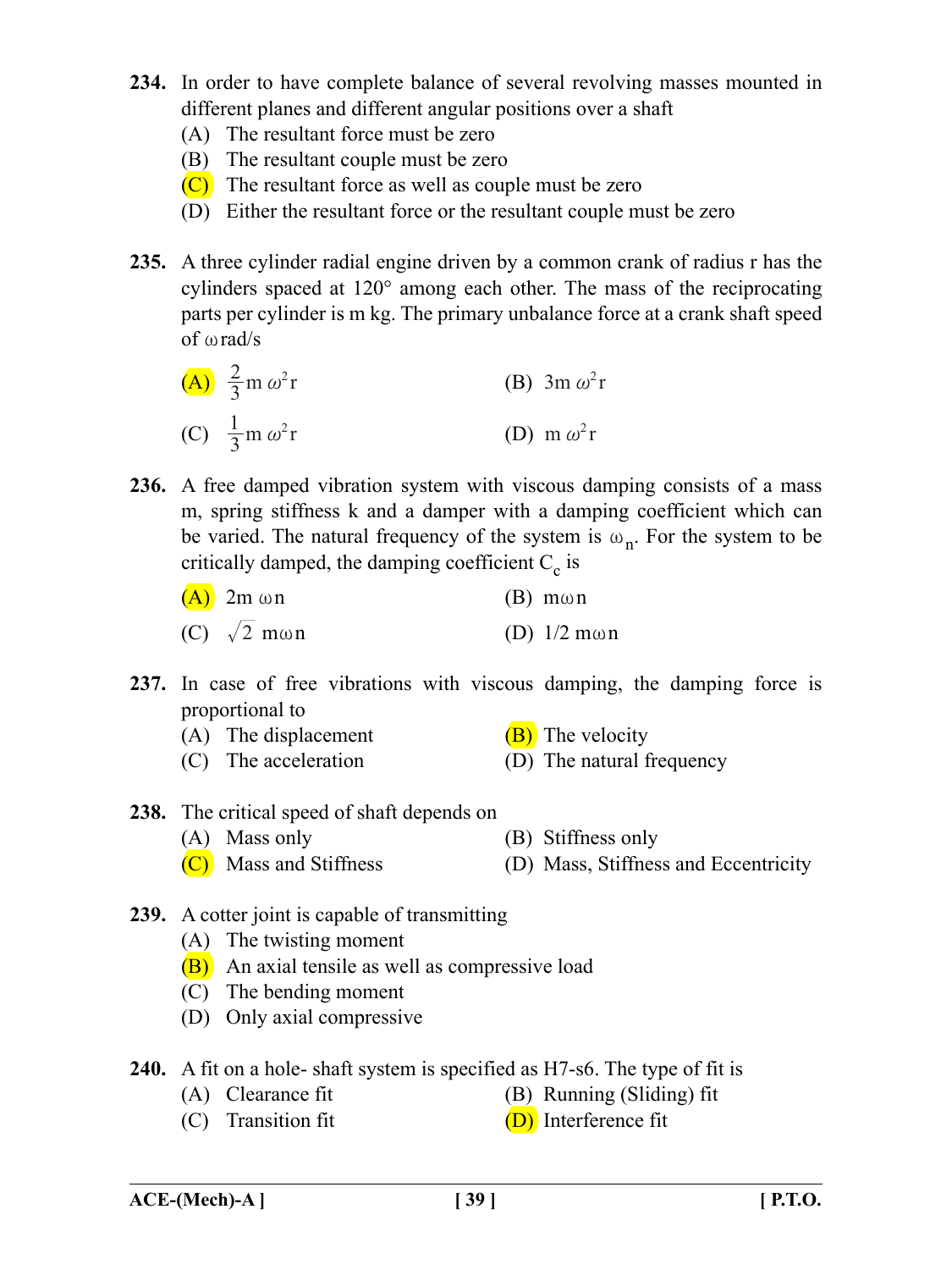**241.** A flat end foot step bearing supports a vertical shaft of 150 mm diameter rotating at 10rad/s. The shaft carriers a vertical load of 20 kN. Assuming uniform pressure distribution and coefficient of friction equal to 0.05, the power lost in friction is

| $(A)$ 500W  | (B) 750W    |
|-------------|-------------|
| $(C)$ 1000W | (D) $1125W$ |

- **242.** The effect of increasing the stiffness springs of centrifugal clutch is
	- (A) The decrease of engagement speed
	- (B) The increase of engagement speed
	- (C) The increase of frictional force at maximum speed
	- (D) None of the above
- **243.** What is the purpose of the flush ( ) function?
	- (A) Flushes all streams and specified streams
	- (B) Flushes only specified stream
	- (C) Flushes input/output buffer
	- (D) Flushes file buffer
- **244.** During orthogonal cutting, an increase in cutting speed causes
	- (A) An increase in longitudinal cutting force
	- (B) An increase in radial cutting force
	- (C) An increase in tangential cutting force
	- (D) Cutting forces to remain unaffected
- **245.** Which of the following processes has very high material removal rate efficiency?
	- (A) Electron beam machining (B) Electrochemical machining
- - (C) Electro discharge machining  $(D)$  Plasma arc machining
- 
- **246.** Clearance in a fit is the difference between
	- (A) Maximum hole size and minimum shaft size
	- (B) Minimum hole size and maximum shaft size
	- (C) Maximum hole size and maximum shaft size
	- (D) Minimum hole size and minimum shaft size
- **247.** Rolling horizon in forecast is used for
	- (A) Allowing same length of forecast horizon by easily adding a new period when one period is over
	- (B) Easy updating of changes and maintaining same length of forecast horizon by adding a new period when one period is over
	- (C) Easy updating of changes and there is no addition of a new period
	- (D) Different reasons other than the above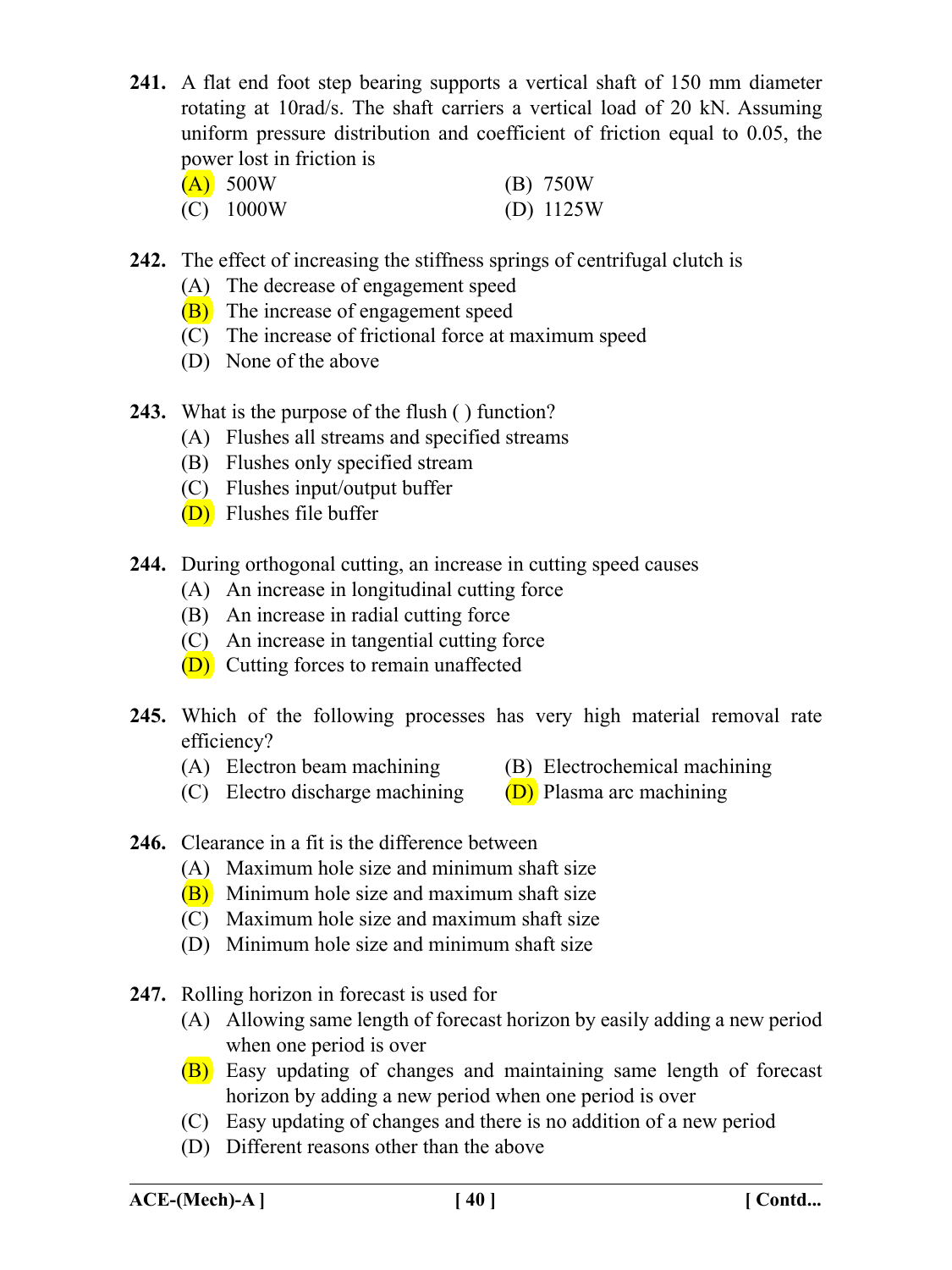- **248.** In an exponentially weighted moving average, the weight of the demand of past periods
	- (A) Increases as age of the data increases
	- (B) Increases as age of the data decreases
	- $(C)$  Decreases as age of the data increases
	- (D) Has no relationship with age of the data.
- **249.** The shortest processing time prioritization rule is used for
	- (A) Reducing a queue size in front of a single server
	- (B) Reducing work-in-process in a single server system
	- (C) Reducing average flow time of jobs waiting in front of a server
	- (D) All of the above
- **250.** In a quantity discount model O inventory control, the relevant costs are
	- (A) Annual purchase cost
	- (B) Annual order cost and annual carrying cost
	- (C) Annual purchase cost, annual order cost and annual carrying cost
	- (D) Annual order cost
- **251.** A cantilever beam having square cross-section of side a is subjected to an end load. If a is increased by 19%, the tip deflection decreases approximately by
	- (A)  $19\%$  (B)  $29\%$
	- (C)  $41\%$  (D) 50%
- **252.** For a floating body, buoyant force acts at the
	- (A) Centroid of the floating body
	- (B) Center of gravity of the body
	- (C) Centroid of the fluid vertically below the body
	- (D) Centroid of the displaced fluid
- **253.** A plastic sleeve of outer radius  $r_0 = 1$  mm covers a wire (radius  $r = 0.5$  mm) carrying electric current. Thermal conductivity of the plastic is 0.15 W/m-K. The heat transfer coefficient on the outer surface of the sleeve exposed to air is 25 W/m<sup>2</sup>-K. Due to the addition of the plastic cover, the heat transfer from the wire to the ambient will
	-
	- (C) Decrease (D) Be zero
	- $(A)$  Increase (B) Remain the same
		-
- 254. The "Jominy test" is used to find
	- (A) Young's modulus  $(B)$  Hardenability
	-
- 
- (C) Yield strength (D) Thermal conductivity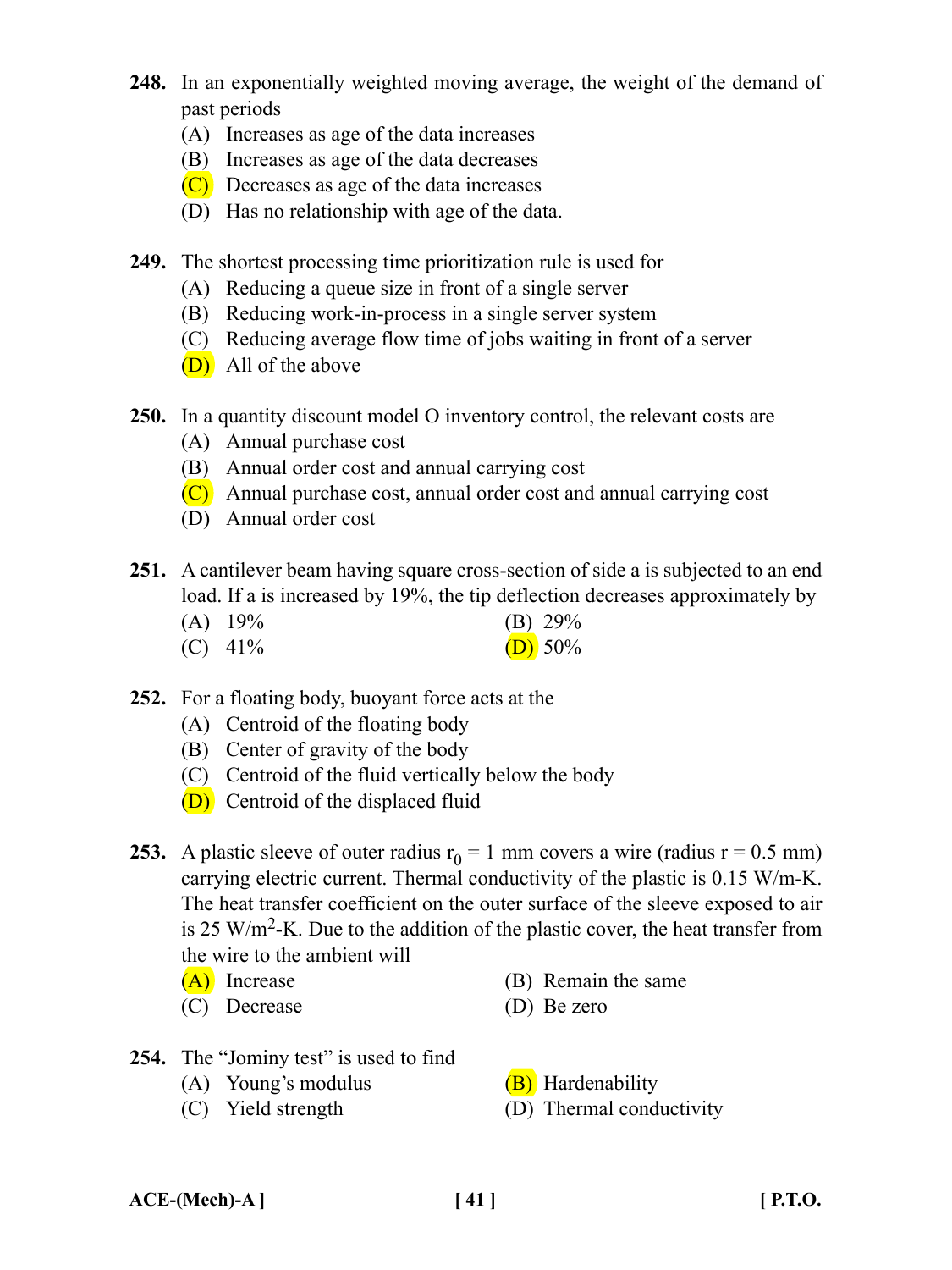- **255.** The part of a gating system which regulates the rate of pouring of molten metal is
	- (A) Pouring basin (B) Runner
	- (C) Choke (D) Ingate
- **256.** The non-traditional machining process that essentially requires vacuum is (A) Electron beam machining
	- (B) Electro chemical machining
	- (C) Electro chemical discharge machining
	- (D) Electro discharge machining
- **257.** A shaft with a circular cross-section is subjected to pure twisting moment. The ratio of the maximum shear stress to the largest principal stress is
	- (A) 2.0 (B) 1.0
	- $(C)$  0.5 (D) 0
- **258.** A thin cylindrical pressure vessel with closed-ends is subjected to internal pressure. The ratio of circumferential (hoop) stress to the longitudinal stress is
	- (A) 0.25 (B) 0.50 (C)  $1.0$  (D)  $2.0$
- **259.** Assuming constant temperature condition and air to be an ideal gas, the variation in atmospheric pressure with height calculated from fluid statics is
	- (A) Linear  $(B)$  Exponential
	- (C) Quadratic (D) Cubic
- **260.** The internal energy of an ideal gas is a function of
	- (A) Temperature and pressure (B) Volume and pressure
	- (C) Entropy and pressure  $(D)$  Temperature only
- **261.** When the cutting edge of the tool is dull, then during machining
	- (A) Discontinuous chips are formed
	- (B) Continuous chips are formed
	- (C) Continuous chips with built-up edge are formed
	- (D) No chips are formed.
- **262.** A dense structure of a grinding wheel is used for
	- (A) Hard materials (B) Brittle materials
	- (C) Finishing cuts  $(D)$  All of these
- **263.** Plastic bottles are manufactured using the process of
	-
	- (A) Blow moulding (B) Injection moulding
	- (C) Atomizing (D) Die casting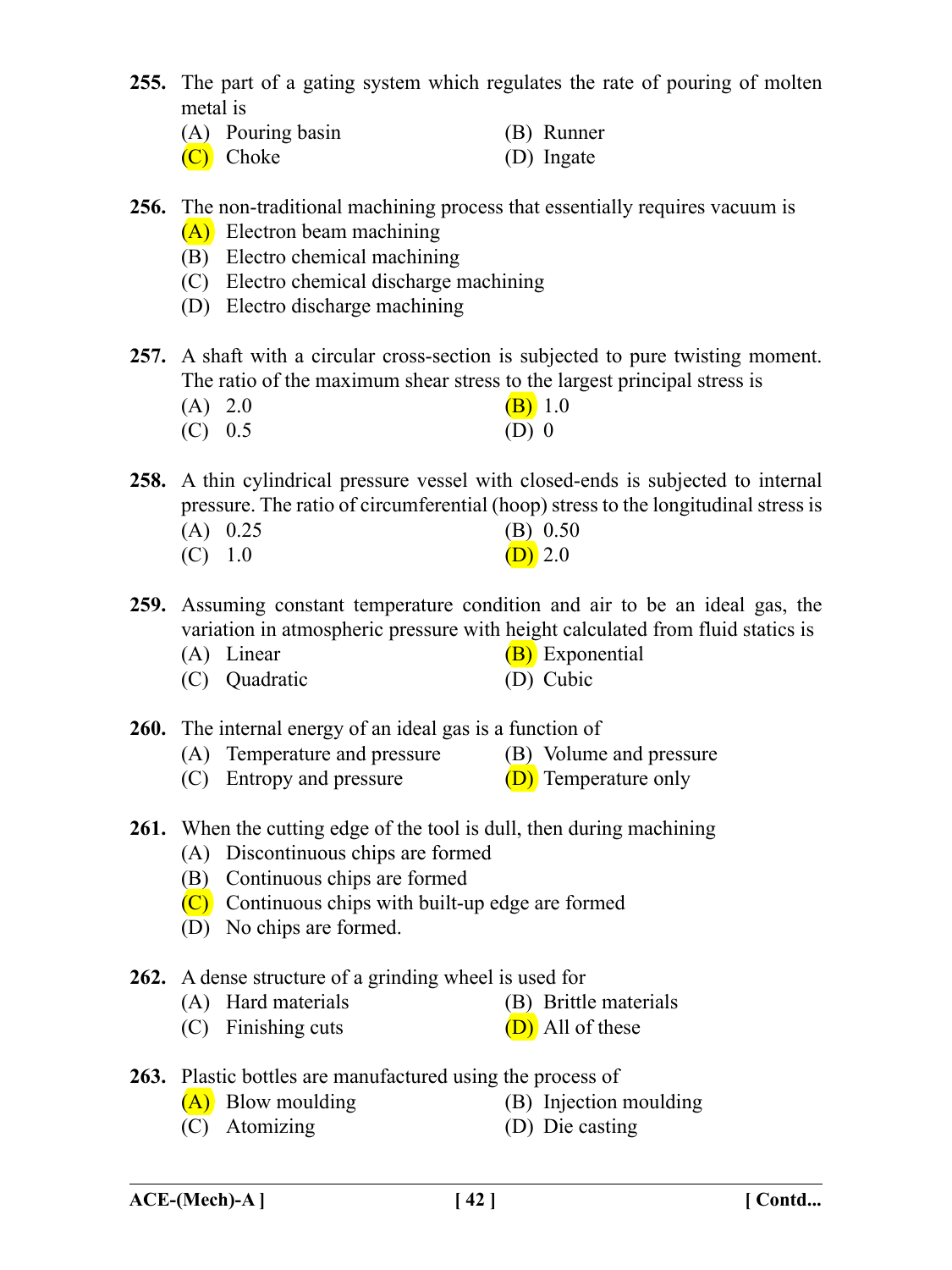**264.** The Laser Beam Machining process can be carried out, when the media for energy transfer between tool and workpiece is

- 
- (A) Air (B) Liquid
	- (C) Vacuum (D) Any of the above medium
- **265.** V-blocks (Vee locators) are used for clamping as well as locating when faces are inclined upto
	- (A) 30 degree (B) 12 degree
	- (C) 9 degree  $(D)$  3 degree
- 

**266.** What does N, P and L mean in N.P.L. Gauge interferometer?

- (A) Nikon pulsed laser (B) Nuclear plasma laboratory
- $(\overrightarrow{C})$  National Physics Laboratory (D) Nuclear physics laboratory
- **267.** What is swing over carriage?
	- (A) The maximum diameter of workpiece that can be rotated over the bed ways
	- (B) The minimum diameter of workpiece that can be rotated over the bed ways
	- (C) The maximum diameter of workpiece that can be rotated over lathe saddle
	- (D) The minimum diameter of workpiece that can rotated over lathe saddle

**268.** Nodular cast iron is produced by adding to the molten cast iron.

- (A) Copper (B) Chromium
- (C) Nickel (D) Magnesium
- **269.** An alloy steel which is work hardenable and which is used to make the blades of bulldozers, bucket wheel excavators and other earth moving equipment contain iron, carbon and
	- (A) Silicon (B) Magnesium
	- (C) Manganese (D) Chromium
- **270.** Smelting is the process of
	- (A) Expelling moisture, carbon dioxide, sulphur and arsenic from the iron ore by heating in shallow kilns
	- (B) Removing the impurities like clay, sand etc. from the iron ore by washing with water
	- (C) Reducing the ore with carbon in the presence of a flux
	- (D) All of the above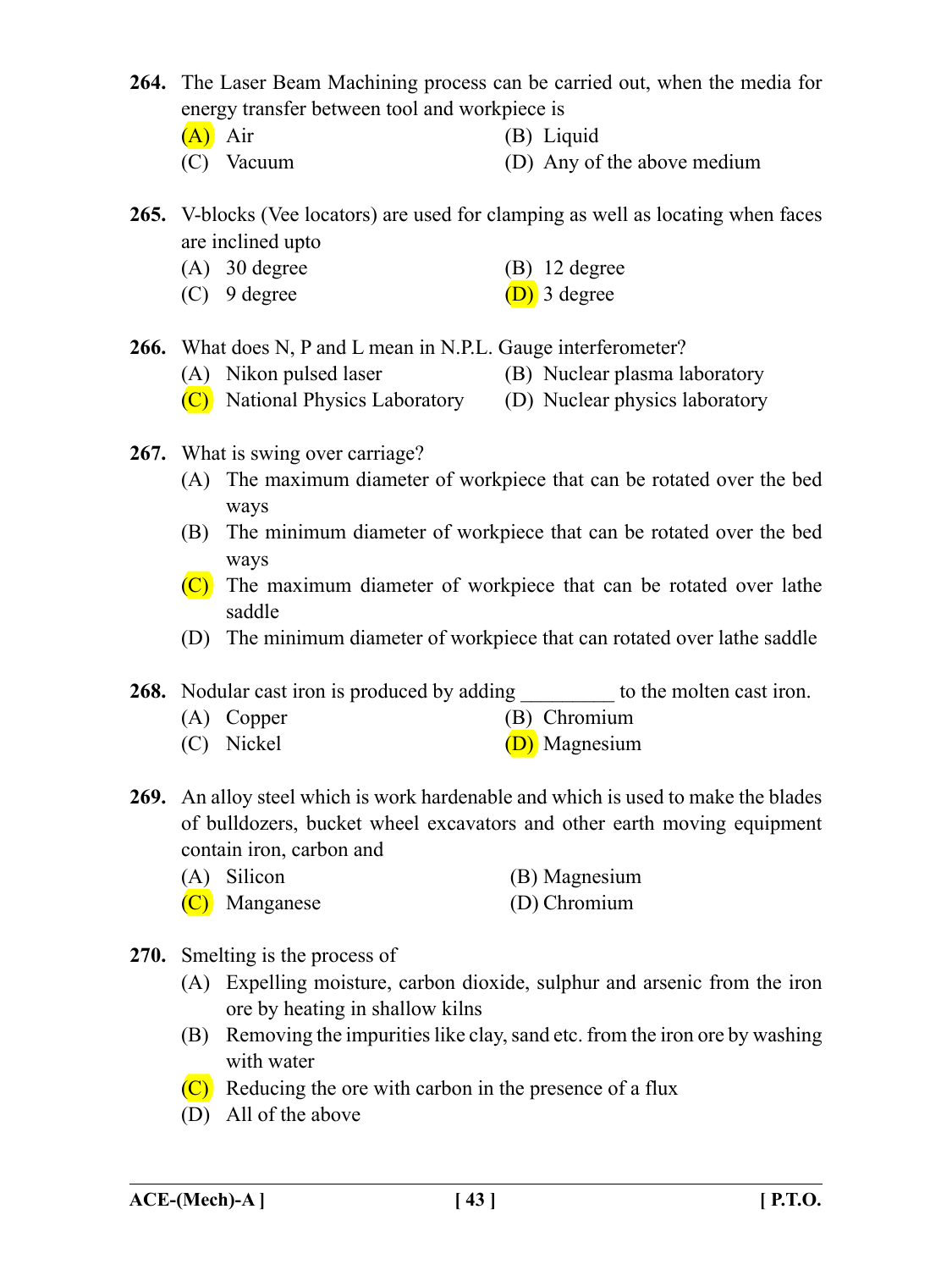- **271.** Closed packed hexagonal space lattice is found in
	- (A) Alpha-iron, tungsten, chromium and molybdenum
	- (B) Gamma-iron, aluminium, copper, lead, silver and nickel
	- (C) Zinc, magnesium, cobalt, cadmium, antimony and bismuth
	- (D) None of the above
- **272.** What will happen in winter to a large cylindrical vessel which was sealed in summer?
	- $(A)$  It buckles and collapses (B) It becomes lighter
	- (C) It explodes (D) Nothing happens to it
- **273.** The reason why the pressure vessels are not made of rectangular shape is
	- (A) These are difficult to fabricate
	- (B) It has been a practice to use cylindrical vessels
	- (C) They are not economical
	- (D) None of the above
- **274.** A beam will have uniform strength if
	- (A) Bending stress is same at every section along its longitudinal axis
	- (B) Deflection is same throughout the beam
	- (C) Bulk modulus is same throughout the beam
	- (D) None of the above
- **275.** If both the length and the diameter of a steel column are doubled, the elastic buckling load of the column will increase by a factor of
	- (A) 2 (B) 4
	- (C) 8 (D) 16
- **276.** In a beam, the neutral plane
	- (A) Lies at the bottom most fibre
	- (B) Is one whose length remains unchanged during the deformation
	- (C) Is in the middle
	- (D) None of the above
- **277.** In linear programming the shadow prices are
	- (A) The values assigned to one unit of capacity
	- (B) Maximum cost per item
	- (C) Cost of bought out items
	- (D) Cost of items manufactured in the plant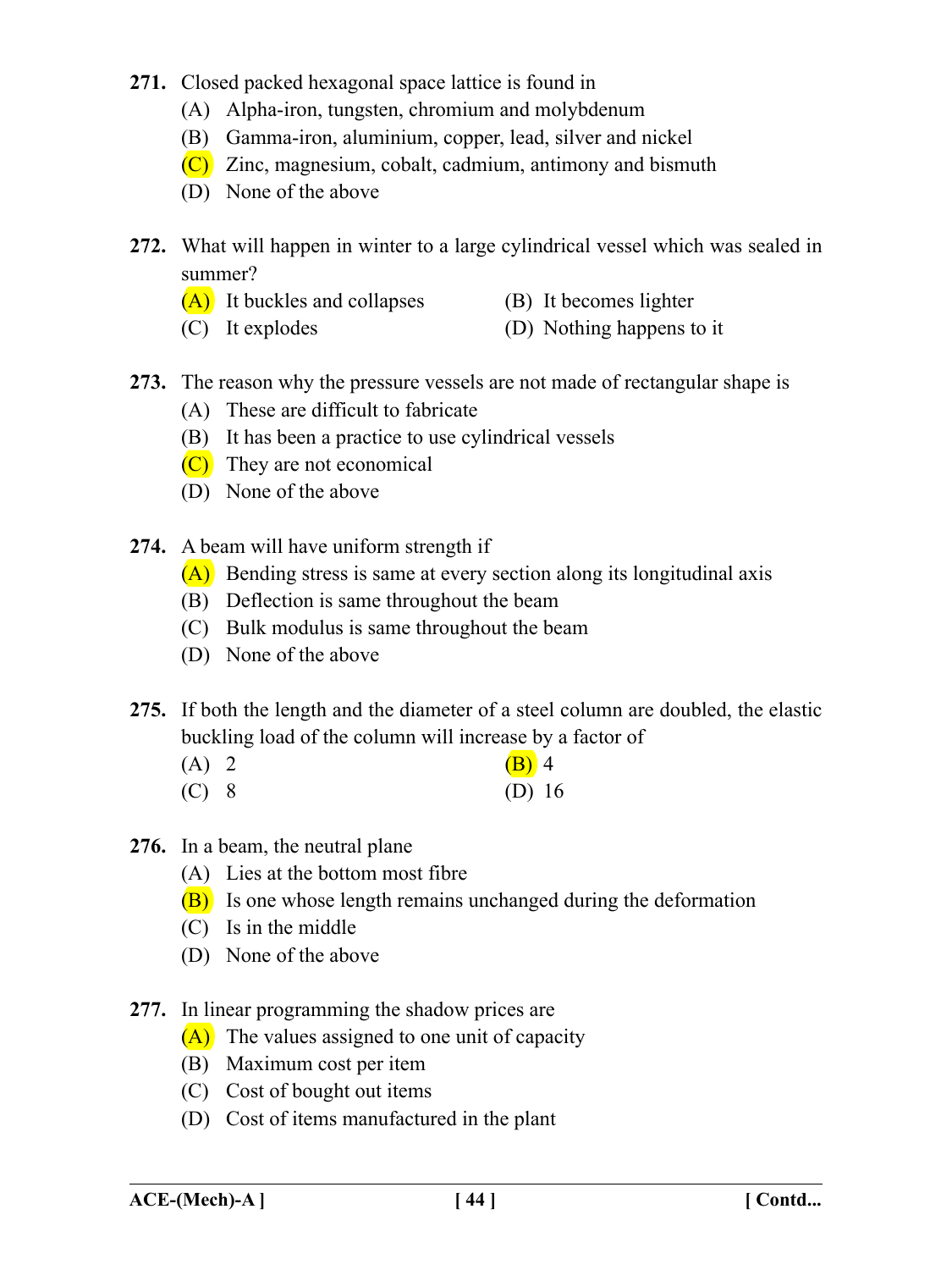- **278.** Expending function consist keeping a watch on
	- (A) Operators activity
	- (B) Flow of material and in case of trouble locate source of trouble
	- (C) Minimizing the delays
	- (D) Making efficient dispatching
- **279.** Initial cost for machine A is Rs. 1.5 lakh and the unit production cost on the machine is Rs. 75 each. For another machine B, the initial cost in Rs. 6 lakh, and the unit production cost on this machine is Rs. 15 only. The volume of production at the breakeven point is

| $(A)$ 6000 units | $(B)$ 9000 units  |
|------------------|-------------------|
| $(C)$ 7500 units | (D) $10500$ units |

- **280.** An operator manufactures 75 jobs in 8 hrs. If this time includes the time for setting his machine, calculate the operator's efficiency. Standard time allowed for the job was: setting time 40 min; production time per piece 10 min.
	- (A)  $115.5\%$  (B)  $164.6\%$
	- (C) 134.7% (D) 124.8%
- **281.** If the unit ordering cost is doubled, then the E.O.Q. will
	- (A) Be halved (B) Be doubled
	- (C) Increase by 1.414 times (D) Decrease by 1.414 times
- **282.** The Standard time of an operation is defined as the time taken by a
	- (A) Faster worker to perform that operation
	- (B) Slow worker to perform that operation
	- (C) Trained worker to perform that operation while working at a steady pace
	- (D) None of the above
- **283.** If the fixed expenses of a company are Rs. 1,38,00,000 variable expenses are Rs. 270,00,000 total sales volume is Rs. 500,00,000. Break even sales volume would be
	- (A) Rs. 330,00,000 (B) Rs. 300,00,000
- - (C) Rs. 30,00,000 (D) Rs. 3,00,000
- 
- **284.** Performance rating is equal to
	- (A) Observed performance + normal performance
	- (B) Observed performance normal performance
	- (C) Observed performance  $\times$  normal performance
	- (D) None of the above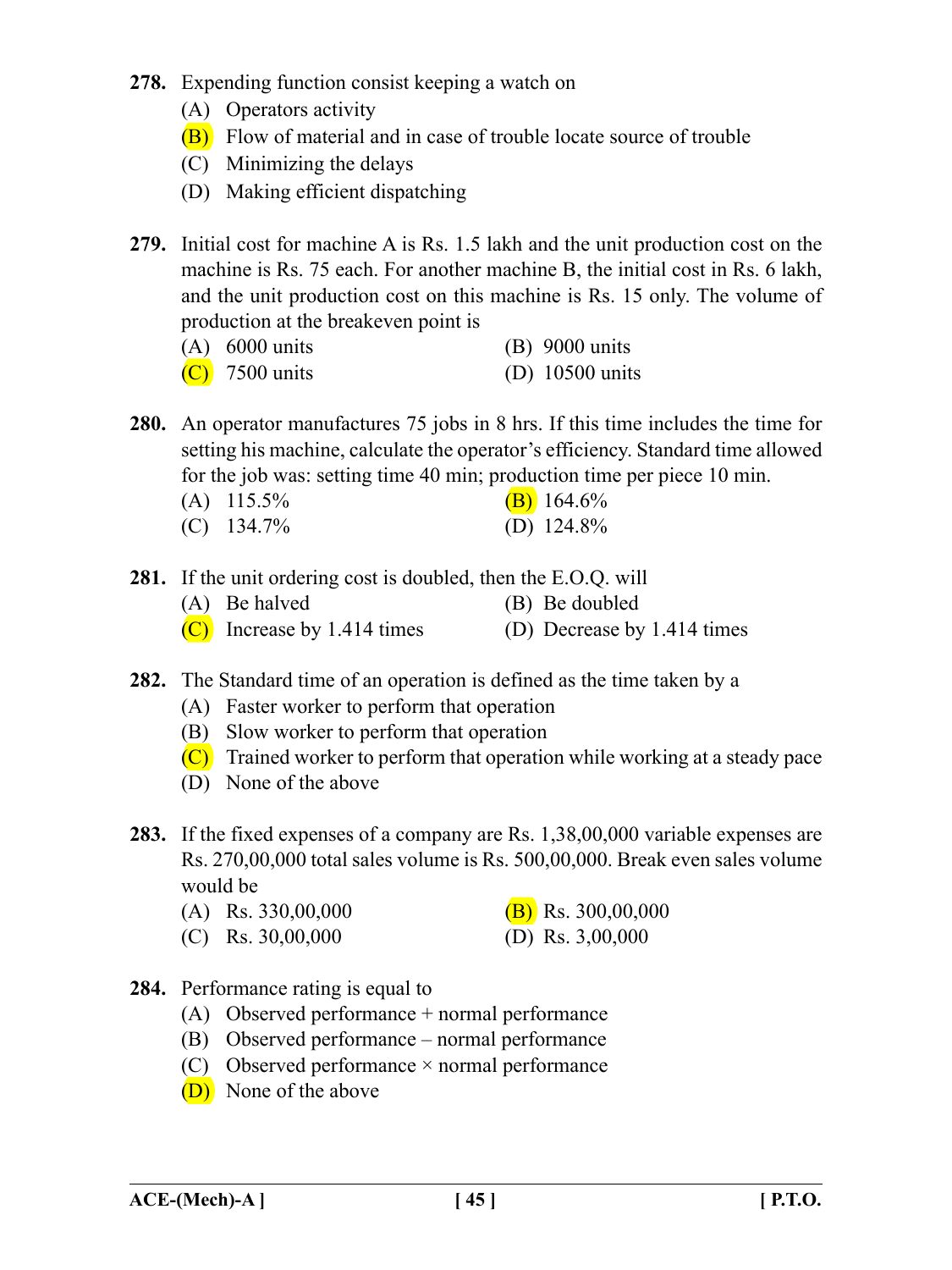- **285.** Abbreviated work factor data is applied for
	- (A) Material handling operation (B) Maintenance operation
	- (C) Packing and shipping operation  $(D)$  all of the above

**286.** A manufacturer produces 15000 Nos. of a consumer product which are sold at Rs. 300/- each. At this volume, fixed costs were Rs. 15.2 lakhs and variable costs were Rs. 21 lakhs. What is the break-even quantity? (A) 4000 (B) 7800

| $(A)$ 4000 | $(D)$ /000 |
|------------|------------|
| $(C)$ 8400 | $(D)$ 9500 |

**287.** The time taken by a normal worker for a specific task or job working under moderate condition and including other allowances such as fatigue, setting of tool and job, repairing of tool and checking of job, etc., is known as

- (A) Speed rating (B) Performance rating
- (C) Normal time (D) Standard time
- **288.** If the selected time for an element is 0.30 minute, the passing rating is 110% and if the sum of all secondary adjustment amount to 20%, then the standard time will be

| $(A)$ 0.264 min | $(B) 0.327$ min         |
|-----------------|-------------------------|
| $(C)$ 0.396 min | (D) $0.275 \text{ min}$ |

**289.** If a work content of 10 hrs has to be made at a rate of 400 a week, and the normal working week is 40 hrs, the number of operators required is

| $(A)$ 120 | $(B)$ 100 |
|-----------|-----------|
| $(C)$ 150 | (D) 10    |

**290.** If the number of items for which material is required is 200 and the standard time per item is 5 minutes, expected efficiency is 50% and the number of hours per machine is 4, the number of machines required is (A) 18 (B) 10

| (11) 10 | $(\mathbf{p})$ to |
|---------|-------------------|
| $(C)$ 6 | $(D)$ 9           |

**291.** In an ideal inventory control system, the economic lot size for a part is 1000. If the annual demand for the part is doubled, the new economic lot size required will be:

| (A) 500             | (B) 2000                   |
|---------------------|----------------------------|
| (C) $1000/\sqrt{2}$ | <b>(D)</b> 1000 $\sqrt{2}$ |

**292.** Which protocol provides e-mail facility among different hosts?

| $(A)$ FTP  | (B) SMTP |
|------------|----------|
| (C) TELNET | (D) SNMP |